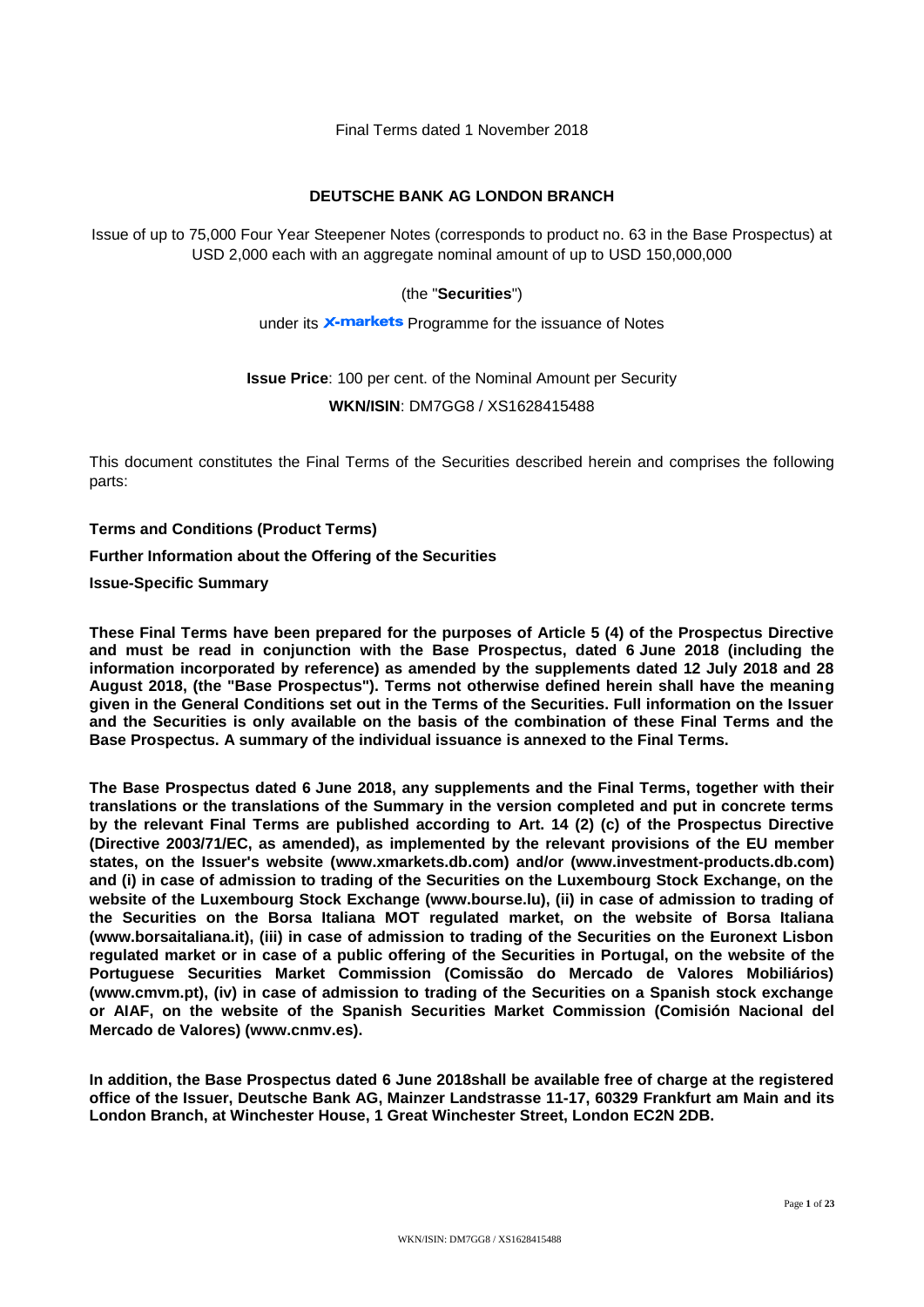# Terms and Conditions

The following "**Product Terms**" of the Securities shall, for the relevant series of Securities, complete and put in concrete terms the General Conditions for the purposes of such series of Securities. The Product Terms and General Conditions together constitute the "**Terms and Conditions**" of the relevant Securities.

In the event of any inconsistency between these Product Terms and the General Conditions, these Product Terms shall prevail for the purposes of the Securities.

## **General Definitions applicable to the Securities**

#### **General Information**

| <b>Security Type</b>        | Note /                                                                                                                                                                                                                                                                                                                                                            |  |
|-----------------------------|-------------------------------------------------------------------------------------------------------------------------------------------------------------------------------------------------------------------------------------------------------------------------------------------------------------------------------------------------------------------|--|
|                             | Four Year Steepener Note                                                                                                                                                                                                                                                                                                                                          |  |
| <b>ISIN</b>                 | XS1628415488                                                                                                                                                                                                                                                                                                                                                      |  |
| WKN                         | DM7GG8                                                                                                                                                                                                                                                                                                                                                            |  |
| Issuer                      | Deutsche Bank AG, London Branch                                                                                                                                                                                                                                                                                                                                   |  |
| Number of the<br>Securities | up to 75,000 Securities at USD 2,000 each with an aggregate nominal amount of<br>up to USD 150,000,000                                                                                                                                                                                                                                                            |  |
| <b>Issue Price</b>          | 100 per cent. of the Nominal Amount                                                                                                                                                                                                                                                                                                                               |  |
| <b>Underlying</b>           |                                                                                                                                                                                                                                                                                                                                                                   |  |
| Underlying                  | Type: Interest Rate                                                                                                                                                                                                                                                                                                                                               |  |
|                             | Name: Reference CMS Rate                                                                                                                                                                                                                                                                                                                                          |  |
| <b>Product Details</b>      |                                                                                                                                                                                                                                                                                                                                                                   |  |
| Settlement                  | <b>Cash Settlement</b>                                                                                                                                                                                                                                                                                                                                            |  |
| <b>Settlement Currency</b>  | United States Dollar ("USD")                                                                                                                                                                                                                                                                                                                                      |  |
| Nominal Amount              | USD 2,000 per Security                                                                                                                                                                                                                                                                                                                                            |  |
| Coupon Payment              | Coupon Payment applies.                                                                                                                                                                                                                                                                                                                                           |  |
| Coupon Amount               | In respect of each Coupon Payment Date, the Coupon Amount payable for each<br>Security (of the Nominal Amount) shall be calculated by multiplying the Coupon<br>for such Coupon Period by the Nominal Amount, and further multiplying the<br>product by the Day Count Fraction applied to the Coupon Period ending on, but<br>excluding, such Coupon Payment Date |  |
| Coupon                      | In respect of the Coupon Payment Date for each Coupon Period<br>(a)<br>commencing on or after 24 January 2019 but ending prior to 24 January<br>2020, 4.25 per cent. per annum; and                                                                                                                                                                               |  |
|                             | (b)<br>in respect of the Coupon Payment Date for each Coupon Period<br>Page 2 of 23                                                                                                                                                                                                                                                                               |  |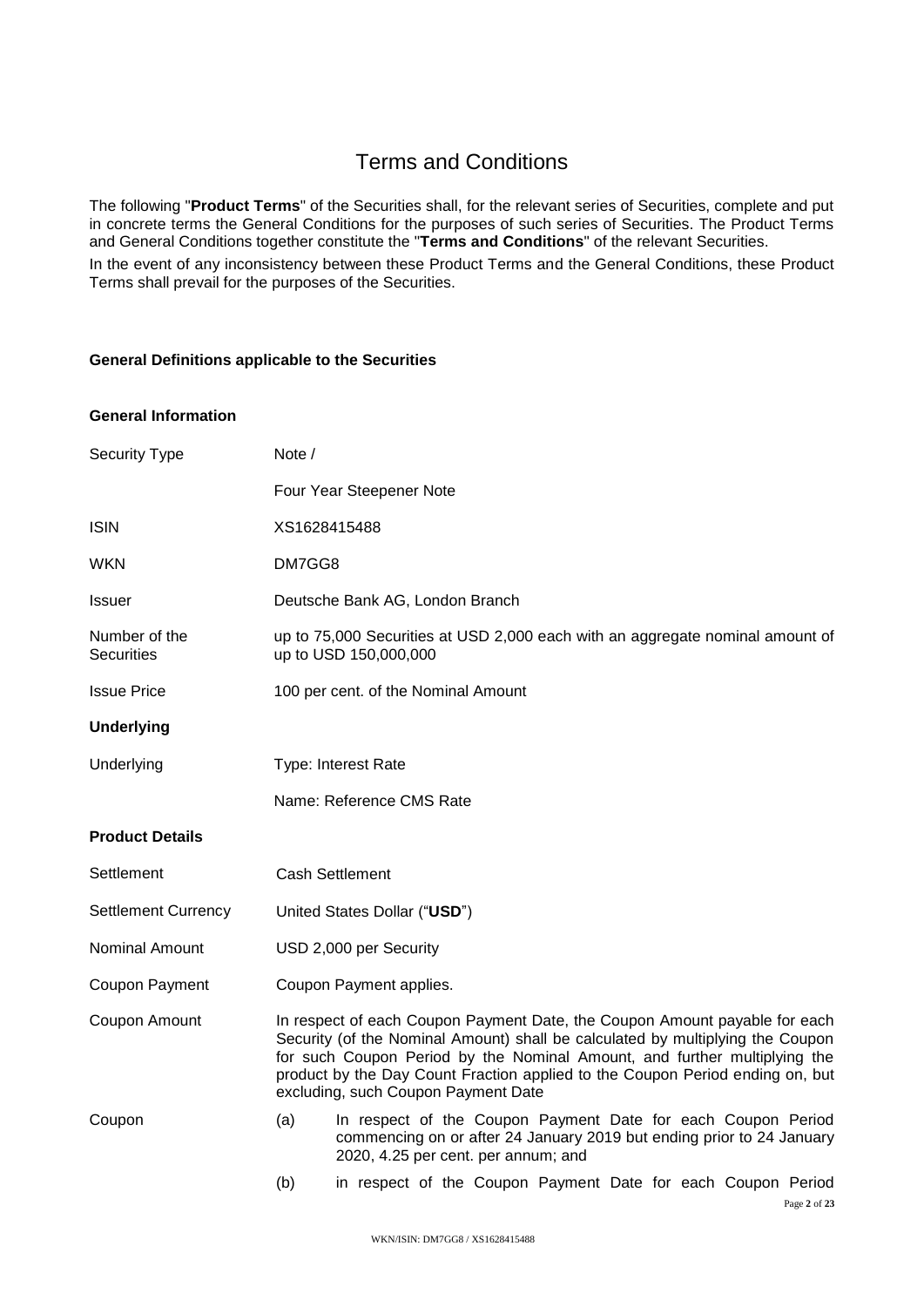commencing on or after 24 January 2020, the Steepener Interest Rate for such Coupon Period.

Leverage Factor 400 per cent

Steepener Interest Rate In respect of each Coupon Period commencing on or after 24 January 2020, a percentage determined by the Calculation Agent for such Coupon Period equal to the product of (a) Leverage Factor and (b) the Swap Rate Spread for such Coupon Period, provided that such amount will not be less than the Minimum Coupon

- Swap Rate Spread In respect of each Coupon Period commencing on or after 24 January 2020, a percentage determined by the Calculation Agent as the difference between (a) the Reference CMS Rate with a Specified Period equal to 10 years in respect of the Coupon Determination Date for such Coupon Period, minus (b) the Reference CMS Rate with Specified Period equal to 2 years in respect of the Coupon Determination Date for such Coupon Period
- Reference CMS Rate In respect of a Specified Period and a Coupon Determination Date, the annual swap rate for USD swap transactions with a term equal to the Specified Period commencing on such Coupon Determination Date, expressed as a percentage, which appears on Reuters Screen ICESWAP1 (or any Successor Source) under the heading "USD 11:00 AM" and above the caption "<USDSFIX=>", on such Coupon Determination Date. If such rate does not appear on such page (or any Successor Source as aforesaid) at such time on such day, subject as provided below, the Reference CMS Rate shall be a percentage determined on the basis of the mid-market annual swap rate quotations provided by the Reference Banks at approximately 11.00 a.m., London time, on the relevant Coupon Determination Date to prime banks in the London interbank market. For this purpose, the mid-market annual swap rate means the arithmetic mean of the bid and offered rates for the annual fixed leg, assuming a 30/360 day count basis, of a fixed-for-floating interest rate swap transaction in USD with a term equal to the Specified Period commencing on the Coupon Determination Date and in a Representative Amount with an acknowledged dealer of good credit in the swap market, where the floating leg, calculated on an Actual/360 day count basis is equivalent to such Floating Rate Option determined by the Calculation Agent by reference to the ISDA Definitions with the Specified Period. The Calculation Agent will request the principal office of each of the Reference Banks to provide a quotation of its rate. If at least three quotations are provided, the rate for such Coupon Determination Date shall be the arithmetic mean of the quotations, eliminating the highest quotation (or, in the event of equality, one of the highest) and the lowest quotation (or, in the event of equality, one of the lowest). If no such rates are quoted, the Reference CMS Rate for such Coupon Determination Date will be the rate determined by the Calculation Agent by reference to such source(s) and at such time as it deems appropriate.

Where "**ISDA Definitions**" means the 2006 ISDA Definitions as amended and updated as at the Issue Date of the first Tranche of the Securities, as published by International Swaps and Derivatives Association, Inc.

Minimum Coupon 2.00 per cent per annum

Coupon Determination **Date** The second Business Day before the Coupon Payment Date for the relevant Coupon Period

Day Count Fraction 30/360

Coupon Period The period commencing on (and including) the Value Date to (but excluding) the first Coupon Period End Date and each period commencing on (and including) a Coupon Period End Date to (but excluding) the next following Coupon Period End Date.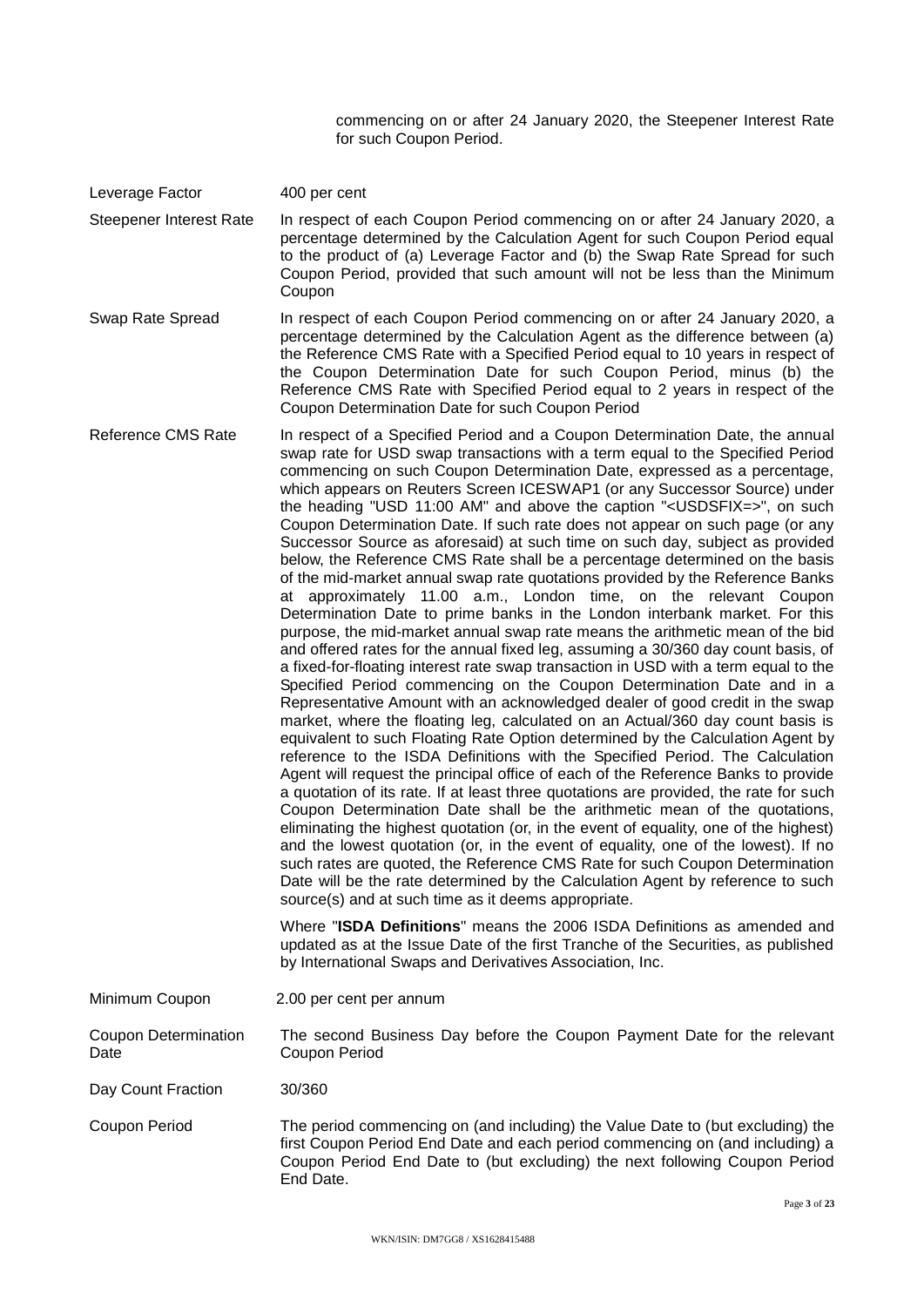| <b>Adjusted Coupon Period</b>                                                                                                            | Not Applicable                                                                                                                                                                                                                                                                                                                                                             |  |  |
|------------------------------------------------------------------------------------------------------------------------------------------|----------------------------------------------------------------------------------------------------------------------------------------------------------------------------------------------------------------------------------------------------------------------------------------------------------------------------------------------------------------------------|--|--|
| Unadjusted<br>Coupon<br>Period                                                                                                           | Applicable                                                                                                                                                                                                                                                                                                                                                                 |  |  |
| <b>Business Day</b><br>Convention                                                                                                        | <b>Following Business Day Convention</b>                                                                                                                                                                                                                                                                                                                                   |  |  |
| Coupon Period End Date                                                                                                                   | 24 January in each year, commencing on 24 January 2020 and ending on 24<br>January 2023                                                                                                                                                                                                                                                                                    |  |  |
| <b>Coupon Payment Date</b>                                                                                                               | 24 January 2020, 24 January 2021, 24 January 2022 and the Settlement Date or<br>if such day is not a Business Day such Coupon Payment Date is postponed to<br>the next day which is a Business Day                                                                                                                                                                         |  |  |
| <b>Coupon Cessation Date</b>                                                                                                             | the Settlement Date                                                                                                                                                                                                                                                                                                                                                        |  |  |
| <b>Relevant Dates</b>                                                                                                                    |                                                                                                                                                                                                                                                                                                                                                                            |  |  |
| <b>Issue Date</b>                                                                                                                        | 24 January 2019                                                                                                                                                                                                                                                                                                                                                            |  |  |
| Value Date                                                                                                                               | 24 January 2019                                                                                                                                                                                                                                                                                                                                                            |  |  |
| <b>Settlement Date</b>                                                                                                                   | 24 January 2023                                                                                                                                                                                                                                                                                                                                                            |  |  |
| <b>General Definitions</b><br>applicable to Notes<br>Cash Amount<br><b>Further Definitions</b><br>applicable to the<br><b>Securities</b> | The Nominal Amount                                                                                                                                                                                                                                                                                                                                                         |  |  |
| <b>Further Information</b>                                                                                                               |                                                                                                                                                                                                                                                                                                                                                                            |  |  |
| <b>Business Day</b>                                                                                                                      | a day on which the Trans-European Automated Real-time Gross Settlement<br>Express Transfer (TARGET2) system is open, on which commercial banks and<br>foreign exchange markets settle payments in the Business Day Locations<br>specified in the Product Terms and on which each relevant Clearing Agent<br>settles. Saturday and Sunday are not considered Business Days. |  |  |
| <b>Business Day Locations</b>                                                                                                            | London and New York City                                                                                                                                                                                                                                                                                                                                                   |  |  |
| <b>Payment Day Locations</b>                                                                                                             | London and New York City                                                                                                                                                                                                                                                                                                                                                   |  |  |
| <b>Clearing Agent</b>                                                                                                                    | Euroclear Bank S.A./N.V., 1 boulevard Albert II, 1210 Bruxelles, Belgium                                                                                                                                                                                                                                                                                                   |  |  |
|                                                                                                                                          | Clearstream Banking Luxembourg S.A., 42 avenue John F. Kennedy, L-1855<br>Luxembourg                                                                                                                                                                                                                                                                                       |  |  |
| Form of Securities                                                                                                                       | Global Security in bearer form                                                                                                                                                                                                                                                                                                                                             |  |  |
| Governing Law                                                                                                                            | English law                                                                                                                                                                                                                                                                                                                                                                |  |  |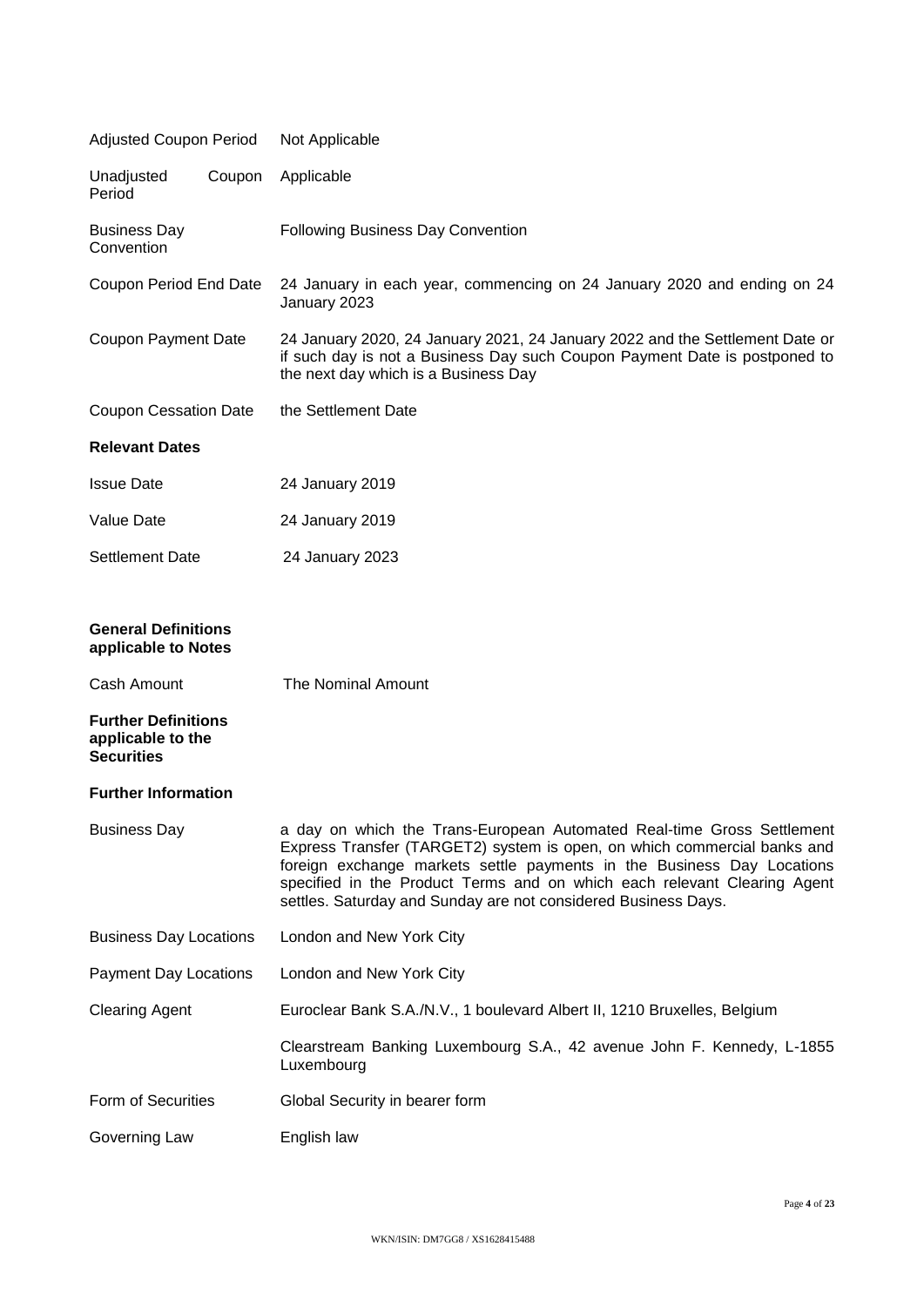## **Further Information about the Offering of the Securities**

| <b>LISTING AND TRADING</b>                                    |                                                                                                                                                                                                                                                                                                                                                                                      |
|---------------------------------------------------------------|--------------------------------------------------------------------------------------------------------------------------------------------------------------------------------------------------------------------------------------------------------------------------------------------------------------------------------------------------------------------------------------|
| Listing and Trading                                           | Application will be made to list and admit the<br>Securities to trading on the multilateral trading<br>facility (MTF) EuroTLX of the EuroTLX SIM S.p.A.,<br>which is not a regulated market for the purposes of<br>2014/65/EU<br>(as<br>Directive<br>amended),<br>such<br>admission to trading to be effective from the Issue<br>Date.                                               |
|                                                               | No application has been made to admit the<br>Securities to the regulated market of any exchange.                                                                                                                                                                                                                                                                                     |
| Minimum Trade Size                                            | <b>USD 2,000</b>                                                                                                                                                                                                                                                                                                                                                                     |
| Estimate of total expenses related to admission to<br>trading | EUR 3,000                                                                                                                                                                                                                                                                                                                                                                            |
| <b>OFFERING OF SECURITIES</b>                                 |                                                                                                                                                                                                                                                                                                                                                                                      |
| Investor minimum subscription amount                          | Not applicable                                                                                                                                                                                                                                                                                                                                                                       |
| Investor maximum subscription amount                          | Not applicable                                                                                                                                                                                                                                                                                                                                                                       |
| The Subscription Period                                       | Applications to subscribe for the Securities may be<br>made from 1 November 2018 (inclusively) until 18<br>January 2019 (inclusively) during the hours in<br>which banks are generally open for business in<br>Italy except for the "door-to-door" offer for which the<br>Subscription Period will be from, and including, 1<br>November 2018 to, and including, 11 January<br>2019. |
|                                                               | The Issuer reserves the right for any reason to<br>reduce the number of Securities offered.                                                                                                                                                                                                                                                                                          |
|                                                               | In the event that during the Subscription Period the<br>requests exceed the amount of the offer destined to<br>prospective investors equal to the maximum<br>aggregate nominal amount, the Issuer may<br>proceed to early terminate the Subscription Period<br>and may immediately suspend the acceptance of<br>further requests.                                                    |
|                                                               | Any such change or any amendment to the<br>Subscription Period will be communicated to<br>investors by means of a notice published on the<br>website of the Issuer (www.it.x-markets.db.com).                                                                                                                                                                                        |
| Cancellation of the Issuance of the Securities                | The Issuer reserves the right for any reason to<br>cancel the issuance of the Securities.                                                                                                                                                                                                                                                                                            |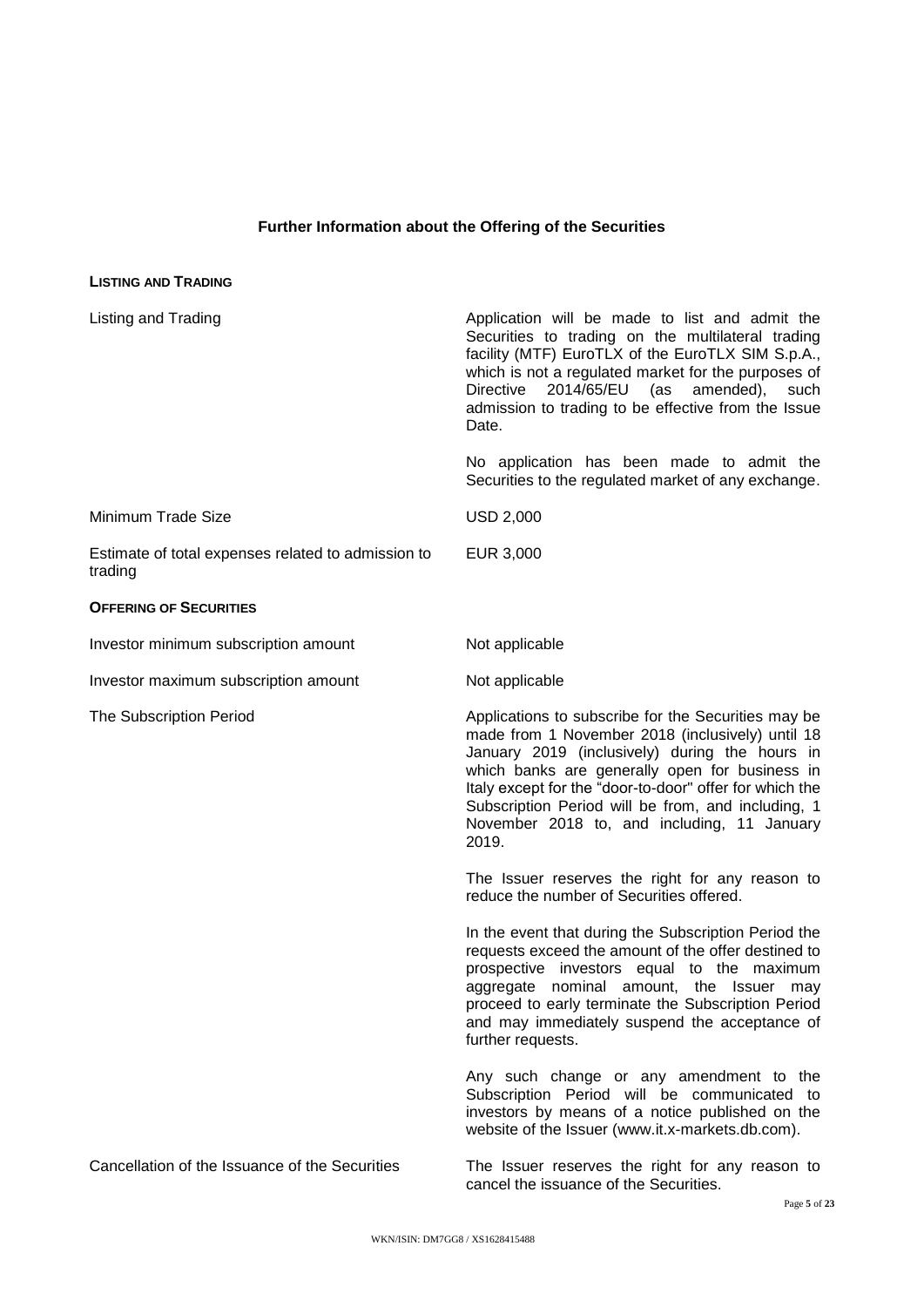Any such decision will be communicated to investors by means of a notice published on the website of the Issuer (www.it.x-markets.db.com). For the avoidance of doubt, if any application has been made by a potential investor and the Issuer exercises such a right, each such potential investor shall not be entitled to subscribe or otherwise purchase any Securities. Early Closing of the Subscription Period of the **Securities** The Issuer reserves the right for any reason to close the Subscription Period early. Any such decision will be communicated to investors by means of a notice published on the website of the Issuer (www.it.x-markets.db.com) Conditions to which the offer is subject: Offers of the Securities are conditional on and subject to admission to listing being obtained by the Issue Date otherwise the offer will be deemed withdrawn and the issuance cancelled. Description of the application process:<br>Applications for the Securities can be made in Italy at participating branches of a Distributor Applications will be in accordance with the relevant Distributor's usual procedures, notified to investors by the relevant Distributor. Prospective investors will not be required to enter into any contractual arrangements directly with the Issuer relating to the subscription for the Securities Description of possibility to reduce subscriptions and manner for refunding excess amount paid by applicants: Not applicable Details of the method and time limits for paying up and delivering the Securities: Investors will be notified by the Issuer or the relevant financial intermediary of their allocations of Securities and the settlement arrangements in respect thereof. The Securities will be issued on the Issue Date and the Securities will be delivered on the Value Date against payment to the Issuer of the net subscription price. Manner in and date on which results of the offer are wanner in and date on which results of the offer are The Issuer will in its sole discretion determine the to be made public: final amount of Securities to be issued (which will be dependent on the outcome of the offer), up to a limit of 75,000 Securities The precise number of Securities to be issued will be published on the website of the Issuer (www.it.xmarkets.db.com) on or around the Issue Date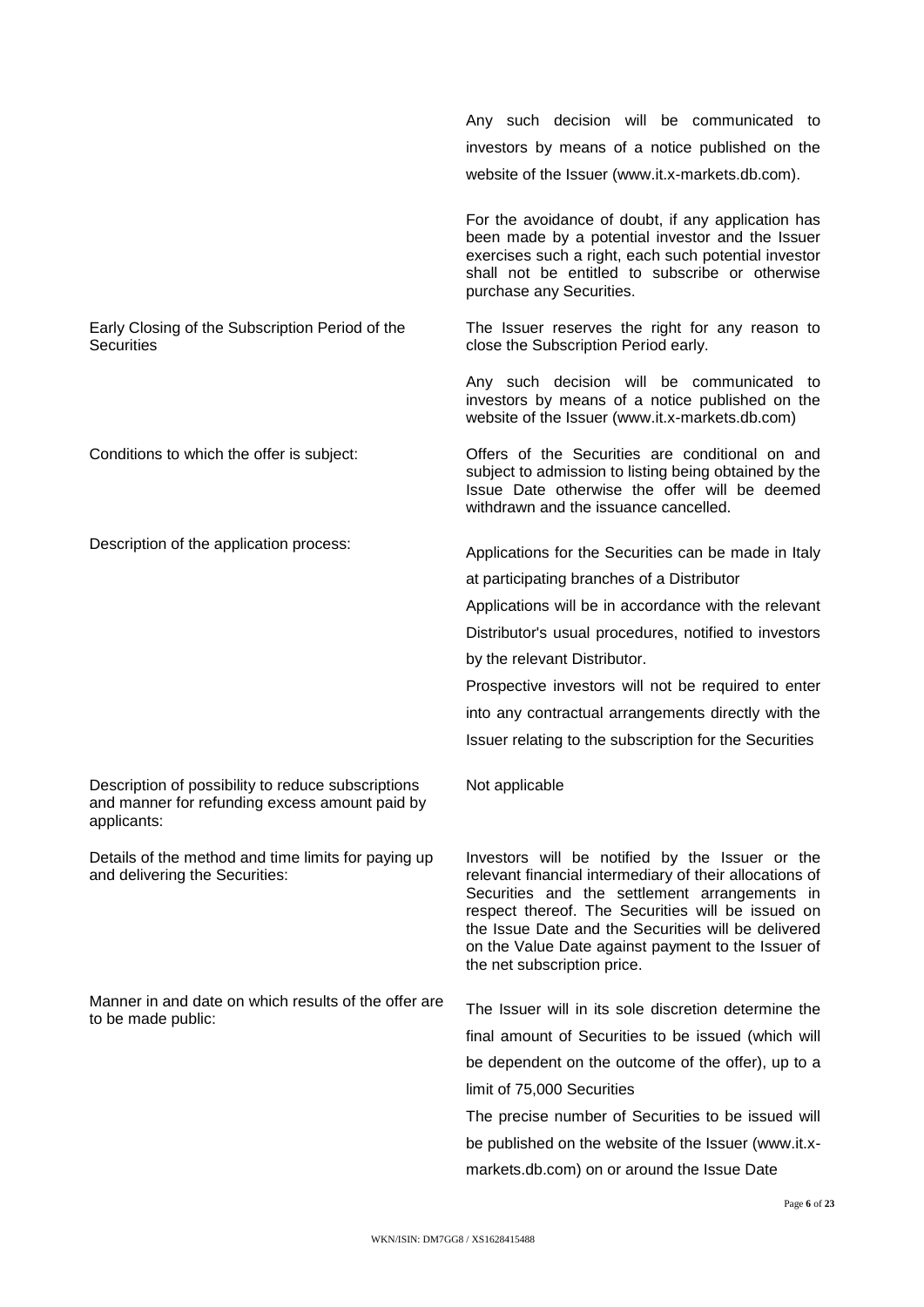Procedure for exercise of any right of pre-emption, negotiability of subscription rights and treatment of subscription rights not exercised:

Categories of potential investors to which the Securities are offered and whether tranche(s) have been reserved for certain countries:

Process for notification to applicants of the amount allotted and the indication whether dealing may begin before notification is made:

Amount of any expenses and taxes specifically charged to the subscriber or purchaser:

Name(s) and address(es), to the extent known to the Issuer, of the placers in the various countries where the offer takes place.

The results of the offer will be available from the Distributor following the Subscription Period and prior to the Issue Date

Not applicable

Qualified investors within the meaning of the Prospectus Directive and non-qualified investors

The Offer may be made in Italy to any person which complies with all other requirements for investment as set out in the Base Prospectus or otherwise determined by the Issuer and/or the relevant financial intermediaries. In other EEA countries, offers will only be made pursuant to an exemption under the Prospectus Directive as implemented in such jurisdictions.

Each investor will be notified by the relevant Distributor of its allocation of Securities after the end of the Subscription Period and before the Issue Date.

Not applicable

Deutsche Bank S.p.A. of Piazza del Calendario 3, 20126, Milan, Italy (the "**Distributor**")

The Issuer reserves the right to appoint other distributors during the Subscription Period, which will be communicated to investors by means of a notice published on the website of the Issuer (www.it.x-markets.db.com)

Deutsche Bank S.p.A. will act as lead manager of the placement syndicate (Responsabile del Collocamento as defined under article 93-bis of the Financial Services Act) (the "**Lead Manager**")

Consent to use of Prospectus: The Issuer consents to the use of the Prospectus by the following financial intermediary (individual consent): Deutsche Bank S.p.A. of Piazza del Calendario 3, 20126, Milan, Italy.

> Individual consent to the later resale and final placement of the Securities by the financial intermediary is given in relation to Italy.

> The subsequent resale or final placement of Securities by financial intermediaries can be made as long as this Prospectus is valid in accordance with Article 9 of the Prospectus Directive.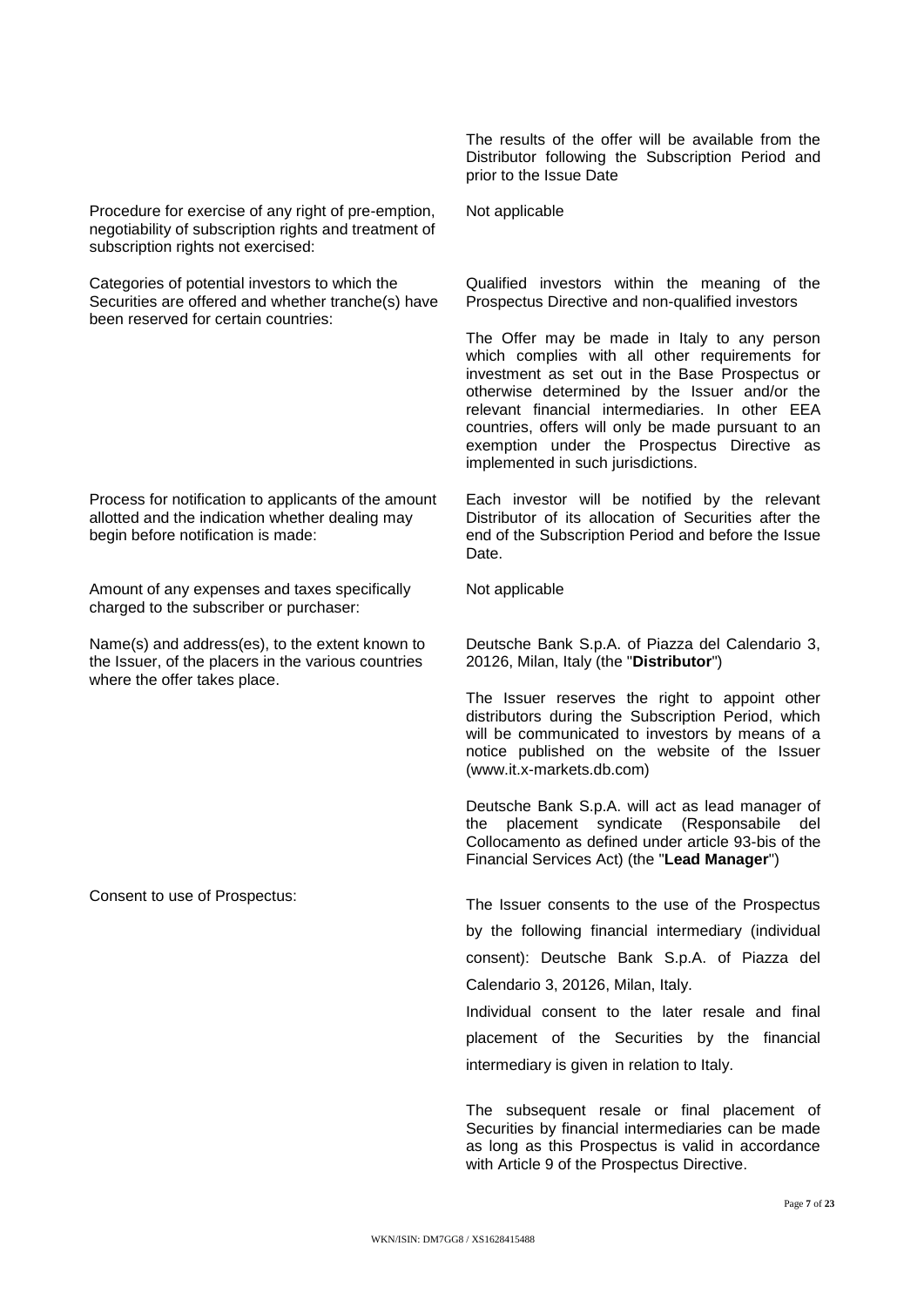#### **FEES**

Fees paid by the Issuer to the distributor

Trailer Fee Not applicable Placement Fee **Exercise 2.50** Up to 2.50 per cent of the Issue Price (without subscription surcharge) Fees charged by the Issuer to the Securityholders post issuance Not applicable **SECURITY RATINGS** Rating The Securities have not been rated. **INTERESTS OF NATURAL AND LEGAL PERSONS INVOLVED IN THE ISSUE** Interests of Natural and Legal Persons involved in the Issue Save for the Distributors regarding the fees as set out under "Fees" above, so far as the Issuer is aware, no person involved in the issue of the Securities has an interest material to the offer. Ranking of the Securities The Issuer believes that the Securities will fall within the scope of Sec 46f (7) of the German Banking Act (Kreditwesengesetz, "KWG") and will constitute Preferred Senior Obligations as described in chapter "III. General Information on the Programme" section "C. General Description of the Programme" under "Ranking of Securities". However, investors should note that in a German insolvency proceeding or in the event of the imposition of resolution measures with respect to the Issuer, the competent resolution authority or court would determine whether unsecured and unsubordinated Securities issued under the Programme qualify as Preferred Senior Obligations or as Non-Preferred Senior Obligations.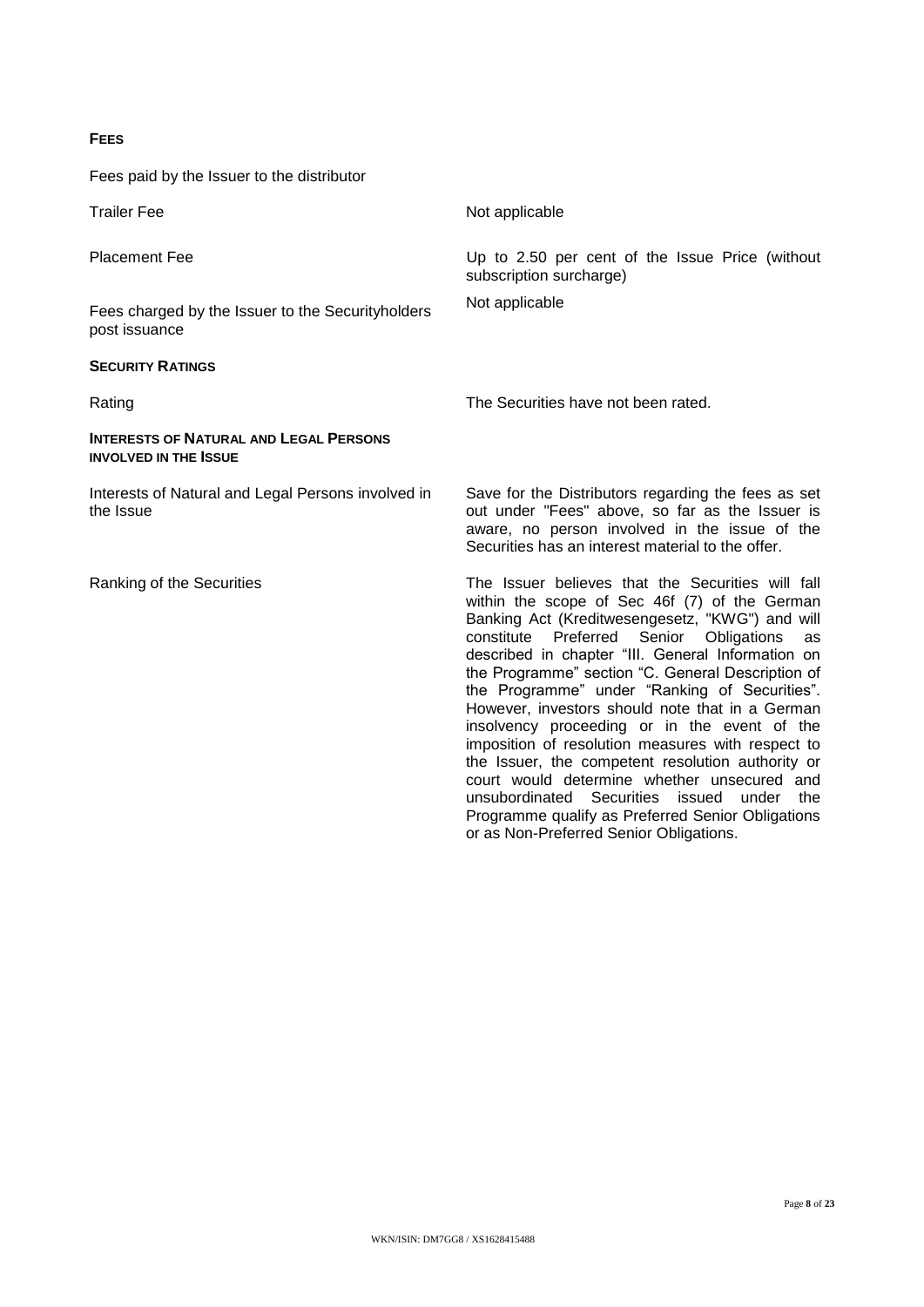#### **INFORMATION RELATING TO THE UNDERLYING**

Information on the Underlying, on the past and future performance of the Underlying and its volatility can be obtained on the Bloomberg page as provided for each security or item composing the Underlying.

As at the date of these Final Terms, ICE Benchmark Administration Limited appears in the register of administrators and benchmarks established and maintained by the European Securities and Markets Authority pursuant to Article 36 of the Benchmarks Regulation ((EU) 2016/1011).

## **Further Information Published by the Issuer**

The Issuer does not intend to provide any further information on the Underlying.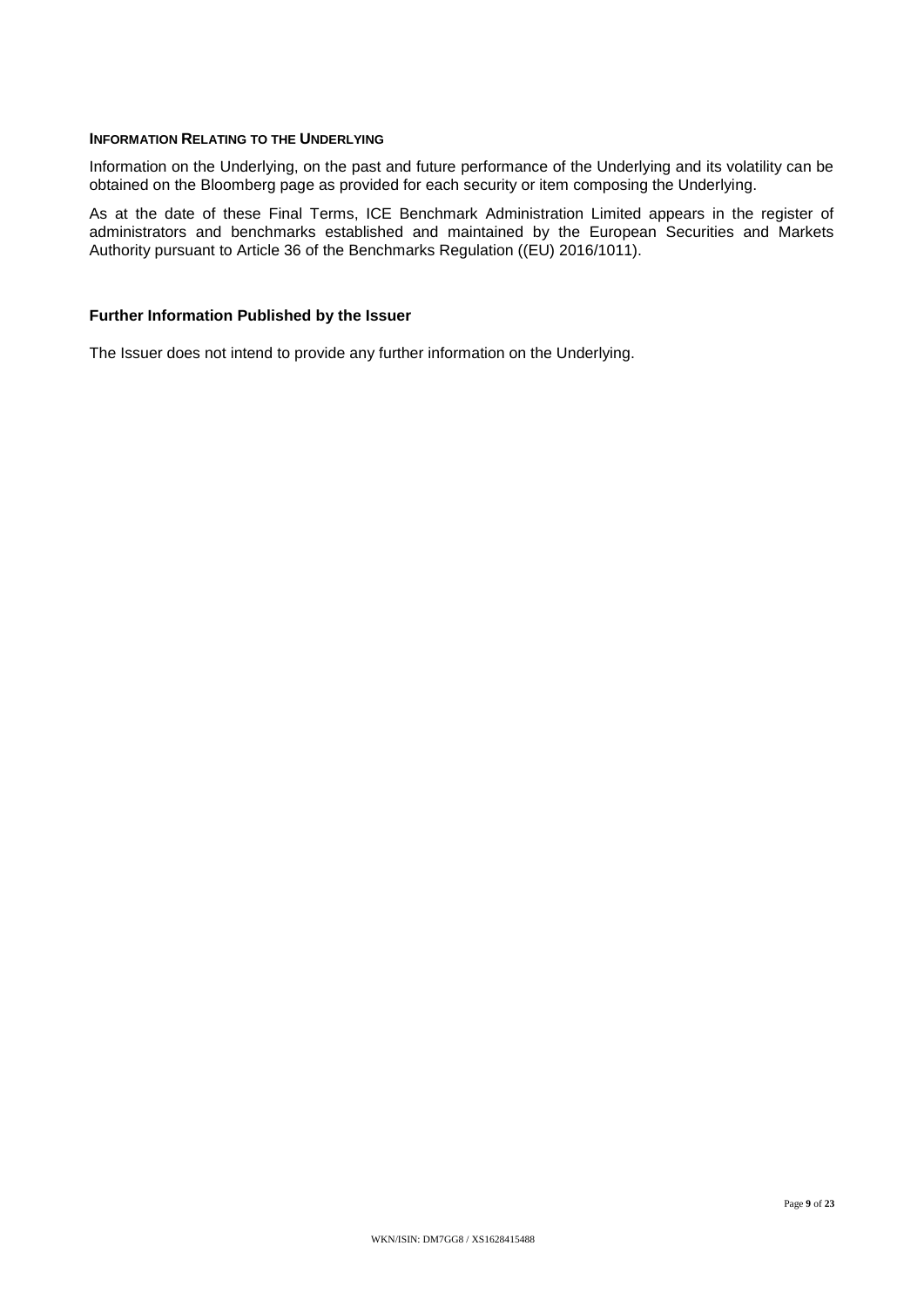## **COUNTRY SPECIFIC INFORMATION:**

**ITALY**

Agent in italy

The Agent in Italy is Deutsche Bank S.p.A. acting through its principal office in Milan being as at the Issue Date at the following address: Piazza del Calendario,  $3 - 20126$ , Milan, Italy.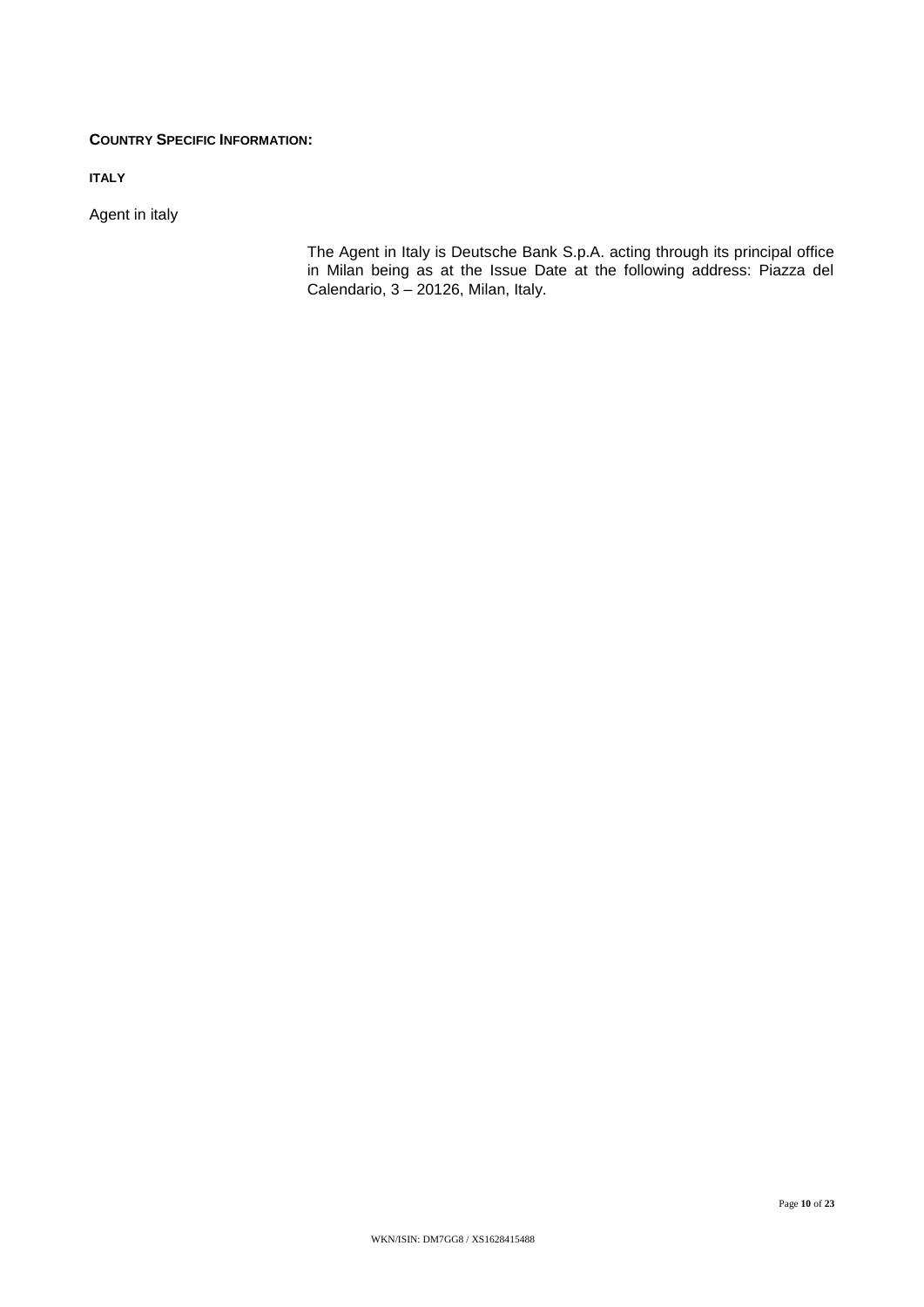## **Annex to the Final Terms**

## Issue-Specific Summary

*Summaries are made up of disclosure requirements, known as "Elements". These elements are numbered in Sections A – E (A.1 – E.7).*

*This Summary contains all the Elements required to be included in a summary for this type of securities and Issuer. Because some Elements are not required to be addressed, there may be gaps in the numbering sequence of the Elements.*

*Even though an Element may be required to be inserted in the summary because of the type of securities and Issuer, it is possible that no relevant information can be given regarding the Element. In this case a short description of the Element is included in the summary with the mention of 'not applicable'.*

| <b>Element</b> | Section A – Introduction and warnings |                                                                                                                                                                                                                                                                                                                                                                                                                                                                                                                                                                |  |  |
|----------------|---------------------------------------|----------------------------------------------------------------------------------------------------------------------------------------------------------------------------------------------------------------------------------------------------------------------------------------------------------------------------------------------------------------------------------------------------------------------------------------------------------------------------------------------------------------------------------------------------------------|--|--|
| A.1            | Warning                               | <b>Warning that</b>                                                                                                                                                                                                                                                                                                                                                                                                                                                                                                                                            |  |  |
|                |                                       | the Summary should be read as an introduction to the Prospectus.                                                                                                                                                                                                                                                                                                                                                                                                                                                                                               |  |  |
|                |                                       | any decision to invest in the Securities should be based on consideration of the<br>Prospectus as a whole by the investor,                                                                                                                                                                                                                                                                                                                                                                                                                                     |  |  |
|                |                                       | where a claim relating to the information contained in the Prospectus is brought before<br>٠<br>a court, the plaintiff investor might, under the national legislation of the Member States,<br>have to bear the costs of translating the Prospectus, before the legal proceedings are<br>initiated; and                                                                                                                                                                                                                                                        |  |  |
|                |                                       | in its function as the Issuer responsible for the Summary and any translation thereof as<br>$\bullet$<br>well as the dissemination of the Summary and any translation thereof, Deutsche Bank<br>Aktiengesellschaft may be held liable but only if the Summary is misleading, inaccurate<br>or inconsistent when read together with the other parts of the Prospectus or it does not<br>provide, when read together with the other parts of the Prospectus, key information in<br>order to aid investors when considering whether to invest in such Securities. |  |  |
| A.2            | Consent to use of<br>base prospectus  | The Issuer consents to the use of the Prospectus for a later resale or final placement<br>$\bullet$<br>of the Securities by the following financial intermediaries (individual consent):<br>Deutsche Bank S.p.A. of Piazza del Calendario 3, 20126, Milan, Italy.                                                                                                                                                                                                                                                                                              |  |  |
|                |                                       | The subsequent resale or final placement of Securities by financial intermediaries can<br>$\bullet$<br>be made from, and including, 1 November 2018 to, and including 18 January 2019 (the<br>"Subscription Period") as long as this Prospectus is valid in accordance with Article 9<br>of the Prospectus Directive.                                                                                                                                                                                                                                          |  |  |
|                |                                       | This consent is not subject to any conditions.                                                                                                                                                                                                                                                                                                                                                                                                                                                                                                                 |  |  |
|                |                                       | In case of an offer being made by a financial intermediary, this financial<br>$\bullet$<br>intermediary will provide information to investors on the terms and conditions of<br>the offer at the time the offer is made.                                                                                                                                                                                                                                                                                                                                       |  |  |

| <b>Element</b> | Section B - Issuer                                                                          |                                                                                                                                                                                                                                                                                                                                                                                                                                                                                          |  |
|----------------|---------------------------------------------------------------------------------------------|------------------------------------------------------------------------------------------------------------------------------------------------------------------------------------------------------------------------------------------------------------------------------------------------------------------------------------------------------------------------------------------------------------------------------------------------------------------------------------------|--|
| <b>B.1</b>     | Legal and commercial<br>name of the issuer                                                  | The legal and commercial name of the Issuer is Deutsche Bank Aktiengesellschaft ("Deutsche<br><b>Bank</b> " or " <b>Bank</b> ").                                                                                                                                                                                                                                                                                                                                                         |  |
| B.2            | Domicile.<br>legal<br>form,<br>legislation and country<br>of incorporation of the<br>issuer | Deutsche Bank is a stock corporation (Aktiengesellschaft) under German law. The Bank has its<br>registered office in Frankfurt am Main, Germany. It maintains its head office at<br>Taunusanlage 12, 60325 Frankfurt am Main, Germany (telephone +49-69-910-00).                                                                                                                                                                                                                         |  |
|                |                                                                                             | Deutsche Bank AG, acting through its London branch ("Deutsche Bank AG, London Branch")<br>is domiciled at Winchester House, 1 Great Winchester Street, London EC2N 2DB, United<br>Kingdom.                                                                                                                                                                                                                                                                                               |  |
| B.4b           | Trends                                                                                      | With the exception of the effects of the macroeconomic conditions and market environment,<br>litigation risks associated with the financial markets crisis as well as the effects of legislation and<br>regulations applicable to financial institutions in Germany and the European Union, there are no<br>known trends, uncertainties, demands, commitments or events that are reasonably likely to have<br>a material effect on the Issuer's prospects in its current financial year. |  |
| <b>B.5</b>     | Description<br>of<br>the<br>Group and the issuer's<br>position<br>within<br>the<br>Group    | Deutsche Bank is the parent company and the most material entity of Deutsche Bank Group, a<br>group consisting of banks, capital market companies, fund management companies, property<br>finance companies, instalment financing companies, research and consultancy companies and<br>other domestic and foreign companies (the "Deutsche Bank Group").                                                                                                                                 |  |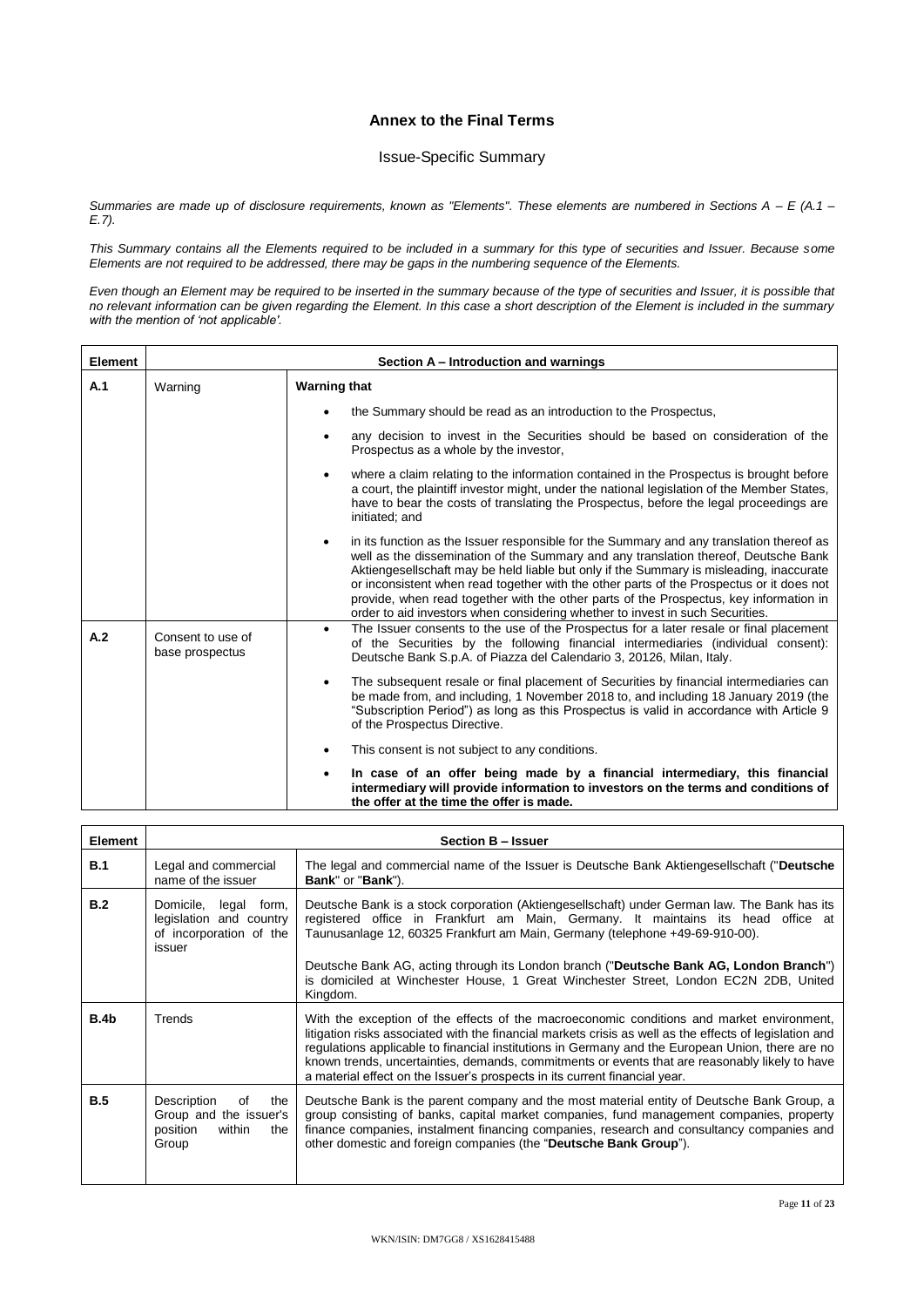| <b>B.9</b>  | Profit<br>forecast<br>or<br>estimate                                                                                                                                                                                                         | Not applicable. No profit forecast or estimate is made.                                                     |                      |                      |                                                                                      |                                                                                                                                                                                                                                                                                                                                                                                                                                                                                |
|-------------|----------------------------------------------------------------------------------------------------------------------------------------------------------------------------------------------------------------------------------------------|-------------------------------------------------------------------------------------------------------------|----------------------|----------------------|--------------------------------------------------------------------------------------|--------------------------------------------------------------------------------------------------------------------------------------------------------------------------------------------------------------------------------------------------------------------------------------------------------------------------------------------------------------------------------------------------------------------------------------------------------------------------------|
| <b>B.10</b> | Qualifications<br>the<br>in<br>audit report<br>the<br>on<br>historical<br>financial<br>information                                                                                                                                           | Not applicable; there are no qualifications in the audit report on the historical financial<br>information. |                      |                      |                                                                                      |                                                                                                                                                                                                                                                                                                                                                                                                                                                                                |
| <b>B.12</b> | Selected historical key<br>financial information                                                                                                                                                                                             | heading "Market Capitalization" in the column "Overview 2018 - 2017".                                       |                      |                      |                                                                                      | The following table shows an overview from the balance sheet of Deutsche Bank AG which has<br>been extracted from the respective audited consolidated financial statements prepared in<br>accordance with IFRS as of 31 December 2016 and 31 December 2017, from the unaudited<br>consolidated interim financial statements as of 30 June 2017 and 30 June 2018, as well as from<br>the Issuer's website under "Investor Relations", "Share" and "Share Information" under the |
|             |                                                                                                                                                                                                                                              |                                                                                                             | 31 December<br>2016  | 30 June 2017         | 31 December<br>2017                                                                  | 30 June 2018                                                                                                                                                                                                                                                                                                                                                                                                                                                                   |
|             |                                                                                                                                                                                                                                              |                                                                                                             | (IFRS, audited)      | (IFRS,<br>unaudited) | (IFRS, audited)                                                                      | (IFRS,<br>unaudited)                                                                                                                                                                                                                                                                                                                                                                                                                                                           |
|             |                                                                                                                                                                                                                                              | Share<br>capital<br>(in EUR)                                                                                | 3,530,939,215.<br>36 | 5,290,939,215.<br>36 | 5,290,939,215.<br>36                                                                 | 5,290,939,215.<br>$36*$                                                                                                                                                                                                                                                                                                                                                                                                                                                        |
|             |                                                                                                                                                                                                                                              | Number<br>of<br>ordinary shares                                                                             | 1,379,273,131        | 2,066,773,131        | 2,066,773,131                                                                        | 2,066,773,131*                                                                                                                                                                                                                                                                                                                                                                                                                                                                 |
|             |                                                                                                                                                                                                                                              | Total assets (in<br>million Euro)                                                                           | 1,590,546            | 1,568,734            | 1,474,732                                                                            | 1,420,960                                                                                                                                                                                                                                                                                                                                                                                                                                                                      |
|             |                                                                                                                                                                                                                                              | Total liabilities<br>(in million Euro)                                                                      | 1,525,727            | 1,497,524            | 1,406,633                                                                            | 1,352,099                                                                                                                                                                                                                                                                                                                                                                                                                                                                      |
|             |                                                                                                                                                                                                                                              | Total equity (in<br>million Euro)                                                                           | 64,819               | 71,210               | 68,099                                                                               | 68,861                                                                                                                                                                                                                                                                                                                                                                                                                                                                         |
|             |                                                                                                                                                                                                                                              | Common<br>Equity<br>Tier 1<br>capital ratio <sup>1</sup>                                                    | 13.4%                | 14.9%                | 14.8%                                                                                | $13.7\%$ <sup>2</sup>                                                                                                                                                                                                                                                                                                                                                                                                                                                          |
|             |                                                                                                                                                                                                                                              | Tier 1 capital<br>ratio <sup>1</sup>                                                                        | 15.6%                | 17.3%                | 16.8%                                                                                | 15.9% <sup>3</sup>                                                                                                                                                                                                                                                                                                                                                                                                                                                             |
|             |                                                                                                                                                                                                                                              | 28 August 2018.                                                                                             |                      |                      |                                                                                      | Source: Issuer's website under"Investor Relations", "Share" and "Share Information"<br>under the heading "Market Capitalization" in the column "Overview 2018 - 2017"; date:                                                                                                                                                                                                                                                                                                   |
|             |                                                                                                                                                                                                                                              | 1                                                                                                           |                      |                      | Capital ratios are based upon transitional rules of the CRR/CRD 4 capital framework. |                                                                                                                                                                                                                                                                                                                                                                                                                                                                                |
|             |                                                                                                                                                                                                                                              | $\overline{a}$<br>fully loaded was 13.7%.<br>3<br>was 15.1%.                                                |                      |                      |                                                                                      | The Common Equity Tier 1 capital ratio as of 30 June 2018 on the basis of CRR/CRD 4<br>The Tier 1 capital ratio as of 30 June 2018 on the basis of CRR/CRD 4 fully loaded                                                                                                                                                                                                                                                                                                      |
|             | A statement that there<br>has been no material<br>adverse change in the<br>prospects of the issuer<br>since the date of its last<br>published<br>audited<br>financial statements or<br>a description of any<br>material<br>adverse<br>change | December 2017.                                                                                              |                      |                      |                                                                                      | There has been no material adverse change in the prospects of Deutsche Bank since 31                                                                                                                                                                                                                                                                                                                                                                                           |
|             | description<br>of<br>A<br>significant changes in<br>the financial or trading                                                                                                                                                                 | of Deutsche Bank Group or Deutsche Bank since 30 June 2018.                                                 |                      |                      |                                                                                      | Not applicable. There has been no significant change in the financial position or trading position                                                                                                                                                                                                                                                                                                                                                                             |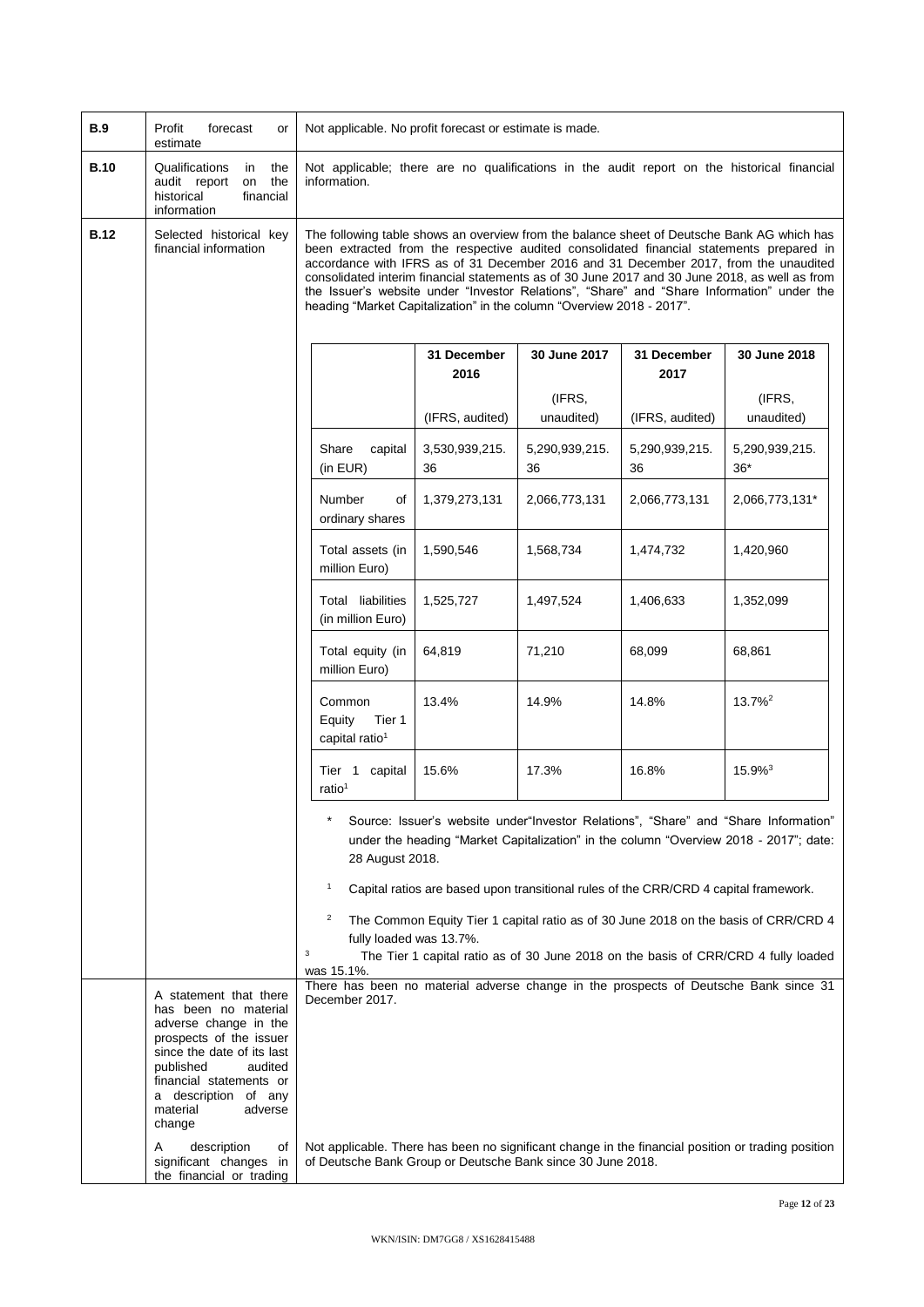|             | position of the Issuer<br>subsequent<br>the<br>to<br>period covered by the<br>historical<br>financial<br>information |                                                                                                                                                                                                                                                                                                                                                                                                                                                                                                                                                                                                                                                                                                                                                                                                                                                                                                                                |
|-------------|----------------------------------------------------------------------------------------------------------------------|--------------------------------------------------------------------------------------------------------------------------------------------------------------------------------------------------------------------------------------------------------------------------------------------------------------------------------------------------------------------------------------------------------------------------------------------------------------------------------------------------------------------------------------------------------------------------------------------------------------------------------------------------------------------------------------------------------------------------------------------------------------------------------------------------------------------------------------------------------------------------------------------------------------------------------|
| <b>B.13</b> | Recent events                                                                                                        | Not applicable. There are no recent events particular to the Issuer which are to a material extent<br>relevant to the evaluation of the Issuer's solvency.                                                                                                                                                                                                                                                                                                                                                                                                                                                                                                                                                                                                                                                                                                                                                                     |
| <b>B.14</b> | Dependence upon other<br>entities within the group                                                                   | Not applicable; the Issuer is not dependent upon other entities of Deutsche Bank Group.                                                                                                                                                                                                                                                                                                                                                                                                                                                                                                                                                                                                                                                                                                                                                                                                                                        |
| <b>B.15</b> | Issuer's<br>principal<br>activities                                                                                  | The objects of Deutsche Bank, as laid down in its Articles of Association, include the transaction<br>of all kinds of banking business, the provision of financial and other services and the promotion<br>of international economic relations. The Bank may realise these objectives itself or through<br>subsidiaries and affiliated companies. To the extent permitted by law, the Bank is entitled to<br>transact all business and to take all steps which appear likely to promote the objectives of the<br>Bank, in particular: to acquire and dispose of real estate, to establish branches at home and<br>abroad, to acquire, administer and dispose of participations in other enterprises, and to conclude<br>enterprise agreements.<br>Deutsche Bank Group's business activities are organized into the following three corporate<br>divisions:<br>Corporate & Investment Bank (CIB);<br>Asset Management (AM); and |
|             |                                                                                                                      | Private & Commercial Bank (PCB).                                                                                                                                                                                                                                                                                                                                                                                                                                                                                                                                                                                                                                                                                                                                                                                                                                                                                               |
|             |                                                                                                                      | The three corporate divisions are supported by infrastructure functions. In addition, Deutsche<br>Bank Group has a regional management function that covers regional responsibilities worldwide.                                                                                                                                                                                                                                                                                                                                                                                                                                                                                                                                                                                                                                                                                                                               |
|             |                                                                                                                      | The Bank has operations or dealings with existing or potential customers in most countries in<br>the world. These operations and dealings include:                                                                                                                                                                                                                                                                                                                                                                                                                                                                                                                                                                                                                                                                                                                                                                             |
|             |                                                                                                                      | subsidiaries and branches in many countries;                                                                                                                                                                                                                                                                                                                                                                                                                                                                                                                                                                                                                                                                                                                                                                                                                                                                                   |
|             |                                                                                                                      | representative offices in other countries; and                                                                                                                                                                                                                                                                                                                                                                                                                                                                                                                                                                                                                                                                                                                                                                                                                                                                                 |
|             |                                                                                                                      | one or more representatives assigned to serve customers in a large number of additional<br>countries.                                                                                                                                                                                                                                                                                                                                                                                                                                                                                                                                                                                                                                                                                                                                                                                                                          |
| <b>B.16</b> | Controlling persons                                                                                                  | Not applicable. Based on notifications of major shareholdings pursuant to the German Securities<br>Trading Act (Wertpapierhandelsgesetz, WpHG), there are only five shareholders holding more<br>than 3 but less than 10 per cent. of the Issuer's shares or to whom more than 3 but less than 10<br>per cent. of voting rights are attributed. To the Issuer's knowledge there is no other shareholder<br>holding more than 3 per cent. of the shares or voting rights. The Issuer is thus not directly or<br>indirectly majority-owned or controlled.                                                                                                                                                                                                                                                                                                                                                                        |

| Element | <b>Section C - Securities</b>                                                            |                                                                                             |  |
|---------|------------------------------------------------------------------------------------------|---------------------------------------------------------------------------------------------|--|
| C.1     | Type and the class of the securities,<br>including any security identification<br>number | <b>Class of Securities</b>                                                                  |  |
|         |                                                                                          | The Securities will be represented by a global security (the " <b>Global</b><br>Security"). |  |
|         |                                                                                          | No definitive Securities will be issued.                                                    |  |
|         |                                                                                          | The Securities will be issued in bearer form.                                               |  |
|         |                                                                                          | <b>Type of Securities</b>                                                                   |  |
|         |                                                                                          | The Securities are Notes.                                                                   |  |
|         |                                                                                          | Security identification number(s) of Securities                                             |  |
|         |                                                                                          | ISIN:<br>XS1628415488                                                                       |  |
|         |                                                                                          | WKN:<br>DM7GG8                                                                              |  |
| C.2     | Currency                                                                                 | United States dollar ("USD")                                                                |  |
| C.5     | Restrictions on the free transferability of                                              | Each Security is transferable in accordance with applicable law and any rules               |  |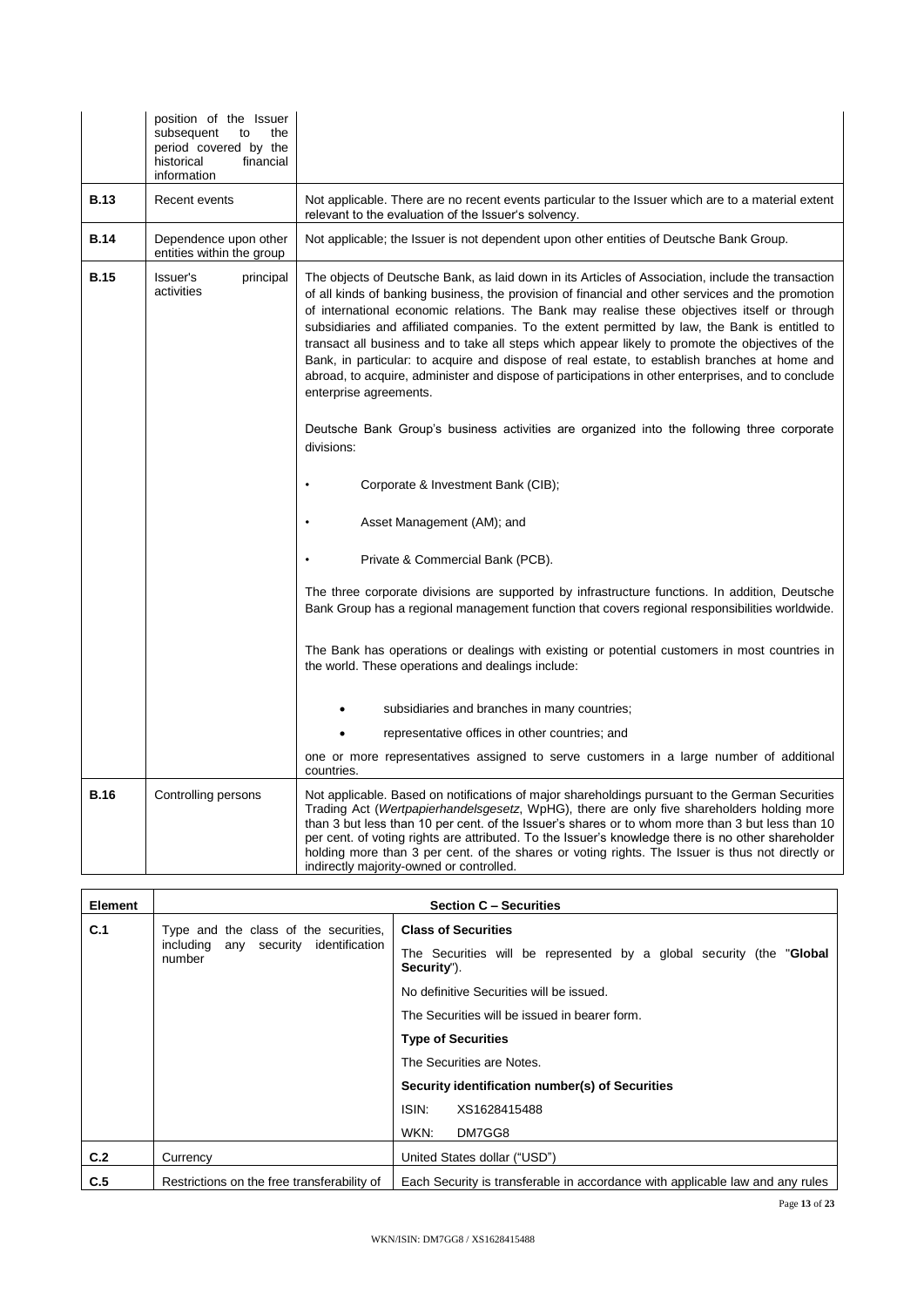|      | the securities                                                                                                                                                                           | books such Security is transferred.                                    | and procedures for the time being of any Clearing Agent through whose                                                                                                                                                                                                                                                                                                                                                                                                                                                                           |
|------|------------------------------------------------------------------------------------------------------------------------------------------------------------------------------------------|------------------------------------------------------------------------|-------------------------------------------------------------------------------------------------------------------------------------------------------------------------------------------------------------------------------------------------------------------------------------------------------------------------------------------------------------------------------------------------------------------------------------------------------------------------------------------------------------------------------------------------|
| C.8  | Rights attached to the securities,                                                                                                                                                       | Governing law of the Securities                                        |                                                                                                                                                                                                                                                                                                                                                                                                                                                                                                                                                 |
|      | including ranking and limitations to<br>those rights                                                                                                                                     | of the jurisdiction of the Clearing Agent.                             | The Securities will be governed by, and construed in accordance with,<br>English law. The constituting of the Securities may be governed by the laws                                                                                                                                                                                                                                                                                                                                                                                            |
|      |                                                                                                                                                                                          | <b>Rights attached to the Securities</b>                               |                                                                                                                                                                                                                                                                                                                                                                                                                                                                                                                                                 |
|      |                                                                                                                                                                                          | provide holders with an entitlement for the payment of a coupon.       | The Securities provide holders of the Securities, on redemption or upon<br>exercise, with a claim for payment of a cash amount. The Securities also                                                                                                                                                                                                                                                                                                                                                                                             |
|      |                                                                                                                                                                                          | Limitations to the rights                                              |                                                                                                                                                                                                                                                                                                                                                                                                                                                                                                                                                 |
|      |                                                                                                                                                                                          | Conditions.                                                            | Under the conditions set out in the Terms and Conditions, the Issuer is<br>entitled to terminate and cancel the Securities and to amend the Terms and                                                                                                                                                                                                                                                                                                                                                                                           |
|      |                                                                                                                                                                                          | <b>Status of the Securities</b><br>against, the Issuer.                | The Securities will constitute direct, unsecured and unsubordinated<br>obligations of the Issuer ranking pari passu among themselves and pari<br>passu with all other unsecured and unsubordinated obligations of the Issuer<br>subject, however, to statutory priorities conferred to certain unsecured and<br>unsubordinated obligations in the event of resolution measures imposed on<br>the Issuer or in the event of the dissolution, liquidation, insolvency,<br>composition or other proceedings for the avoidance of insolvency of, or |
| C.11 | Application for admission to trading, with                                                                                                                                               |                                                                        | Not applicable; the Securities will not be admitted to the regulated market of                                                                                                                                                                                                                                                                                                                                                                                                                                                                  |
|      | a view to their distribution in a regulated<br>market or other equivalent markets with                                                                                                   | any exchange.                                                          |                                                                                                                                                                                                                                                                                                                                                                                                                                                                                                                                                 |
|      | indication of the markets in questions                                                                                                                                                   | amended).                                                              | Application will be made to list and admit the Securities to trading on the<br>multilateral trading facility (MTF) EuroTLX of EuroTLX SIM S.p.A., which is<br>not a regulated market for the purposes of Directive 2014/65/EU (as                                                                                                                                                                                                                                                                                                               |
| C.15 | A description of how the value of the<br>investment is affected by the value of<br>the underlying instrument(s), unless the<br>securities have a denomination of at<br>least EUR 100,000 | payment obligations.                                                   | The Four Year Steepener is 100% capital protected at maturity. Capital<br>protection means that redemption of the Four Year Steepener Note at<br>maturity is promised at the Nominal Amount. The redemption, which will not<br>take place until maturity, is not guaranteed by a third party, but solely assured<br>by the Issuer and is therefore dependent on the Issuer's ability to meet its                                                                                                                                                |
|      |                                                                                                                                                                                          | The Four Year Steepener Note has a fixed Coupon for one Coupon Period. |                                                                                                                                                                                                                                                                                                                                                                                                                                                                                                                                                 |
|      |                                                                                                                                                                                          | Factor                                                                 | In the subsequent Coupon Periods, investors receive variable Coupon<br>Payments on each of the Coupon Payment Dates during the term. The<br>amount of the variable Coupon Payments depends on the difference between<br>two Reference Rates specified in the Final Terms multiplied by the Leverage                                                                                                                                                                                                                                             |
|      |                                                                                                                                                                                          | The Coupon shall equal a minimum of the Minimum Coupon                 |                                                                                                                                                                                                                                                                                                                                                                                                                                                                                                                                                 |
|      |                                                                                                                                                                                          | Coupon:                                                                | In respect of the Coupon Payment<br>Date for each Coupon Period<br>commencing on or after 24 January<br>2019 but ending prior to 24 January<br>2020, 4.25 per cent. per annum;<br>and                                                                                                                                                                                                                                                                                                                                                           |
|      |                                                                                                                                                                                          |                                                                        | In respect of the Coupon Payment<br>Date for each Coupon Period<br>commencing on or after 24 January<br>2020, the Steepener Interest Rate<br>for such Coupon Period.                                                                                                                                                                                                                                                                                                                                                                            |
|      |                                                                                                                                                                                          | Coupon Amount:                                                         | respect of each<br>Coupon<br>In<br>Payment Date, the Coupon Amount<br>payable for each Security (of the<br>Nominal Amount of USD 2,000)<br>shall be calculated by multiplying<br>the Coupon for such Coupon<br>Period by the Nominal Amount, and                                                                                                                                                                                                                                                                                                |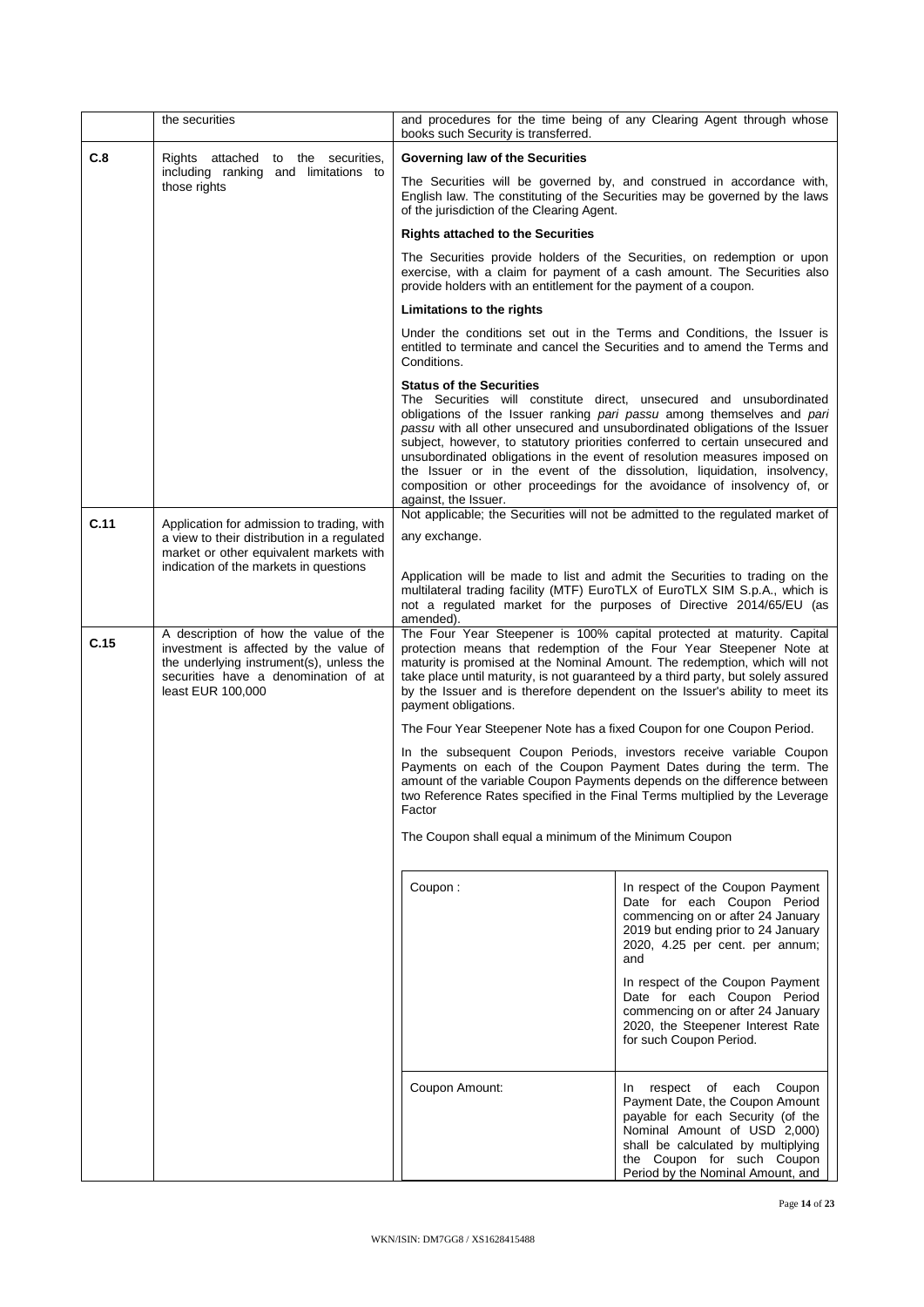|      |                                                                                                                |                                                                             | further multiplying the product by<br>the day count fraction applied to<br>the Coupon Period ending on, but<br>excluding, such Coupon Payment<br>Date                                                                                                                                                                                                                                                                                                             |
|------|----------------------------------------------------------------------------------------------------------------|-----------------------------------------------------------------------------|-------------------------------------------------------------------------------------------------------------------------------------------------------------------------------------------------------------------------------------------------------------------------------------------------------------------------------------------------------------------------------------------------------------------------------------------------------------------|
|      |                                                                                                                | Coupon Determination Date:                                                  | In respect of a Coupon Period, the<br>second Business Day prior to the<br>Coupon Payment Date for the<br>relevant Coupon Period.                                                                                                                                                                                                                                                                                                                                  |
|      |                                                                                                                | <b>Coupon Payment Date</b>                                                  | 24 January 2020, 24 January 2021,<br>January 2022<br>and the<br>24<br>Settlement Date or if such day is<br>not a Business Day such Coupon<br>Payment Date is postponed to the<br>next day which is a Business Day                                                                                                                                                                                                                                                 |
|      |                                                                                                                | Coupon Periods:                                                             | The period commencing on (and<br>including) the Issue Date to (but<br>excluding) the first Coupon Period<br>End Date and each period<br>commencing on (and including) a<br>Coupon Period End Date to (but<br>excluding) the next following<br>Coupon Period End Date.                                                                                                                                                                                             |
|      |                                                                                                                | <b>Coupon Period End Dates</b>                                              | 24<br>January in<br>each<br>year,<br>commencing on 24 January 2020<br>and ending on 24 January 2023                                                                                                                                                                                                                                                                                                                                                               |
|      |                                                                                                                | Leverage Factor                                                             | 400 per cent                                                                                                                                                                                                                                                                                                                                                                                                                                                      |
|      |                                                                                                                | Minimum Coupon                                                              | 2.00 per cent per annum                                                                                                                                                                                                                                                                                                                                                                                                                                           |
|      |                                                                                                                | Steepener Interest Rate                                                     | In respect of each Coupon Period<br>commencing on or after 24 January<br>2020, a percentage determined by<br>the Calculation Agent for such<br>Coupon Period equal to the product<br>of (a) Leverage Factor and (b) the<br>Swap Rate Spread for such<br>Coupon Period, provided that such<br>amount will not be less than the<br>Minimum Coupon                                                                                                                   |
|      |                                                                                                                | Swap Rate Spread                                                            | respect of any Coupon<br>In<br>Determination<br>(a)<br>the<br>Date,<br>Reference<br><b>CMS</b><br>Rate<br>with<br>Specified Period equal to 10 years,<br>minus (ii) the Reference CMS Rate<br>with Specified Period equal to 2<br>years                                                                                                                                                                                                                           |
|      |                                                                                                                | Reference CMS Rate                                                          | In respect of a Specified Period<br>and a Coupon Determination Date,<br>the annual swap rate for U.S. dollar<br>swap transactions with a term<br>equal to the Specified Period,<br>expressed as a percentage, which<br>appears on the Reuters Screen<br>ICESWAP1<br>Page<br>(or<br>any<br>successor) under the heading<br>"USD 11:00 AM" and above the<br>caption " <usdsfix=>", on the<br/>relevant Coupon Determination<br/>Date and Settlement Date</usdsfix=> |
| C.16 | The expiration or maturity date of the<br>derivative securities - the exercise date<br>or final reference date | Settlement Date:                                                            | 24 January 2023                                                                                                                                                                                                                                                                                                                                                                                                                                                   |
| C.17 | Settlement procedure of the derivative                                                                         | Clearing Agent for distribution to the Security holders.                    | Any cash amounts payable by the Issuer shall be transferred to the relevant                                                                                                                                                                                                                                                                                                                                                                                       |
|      | securities                                                                                                     | the order of, the relevant Clearing Agent in respect of the amount so paid. | The Issuer will be discharged of its payment obligations by payment to, or to                                                                                                                                                                                                                                                                                                                                                                                     |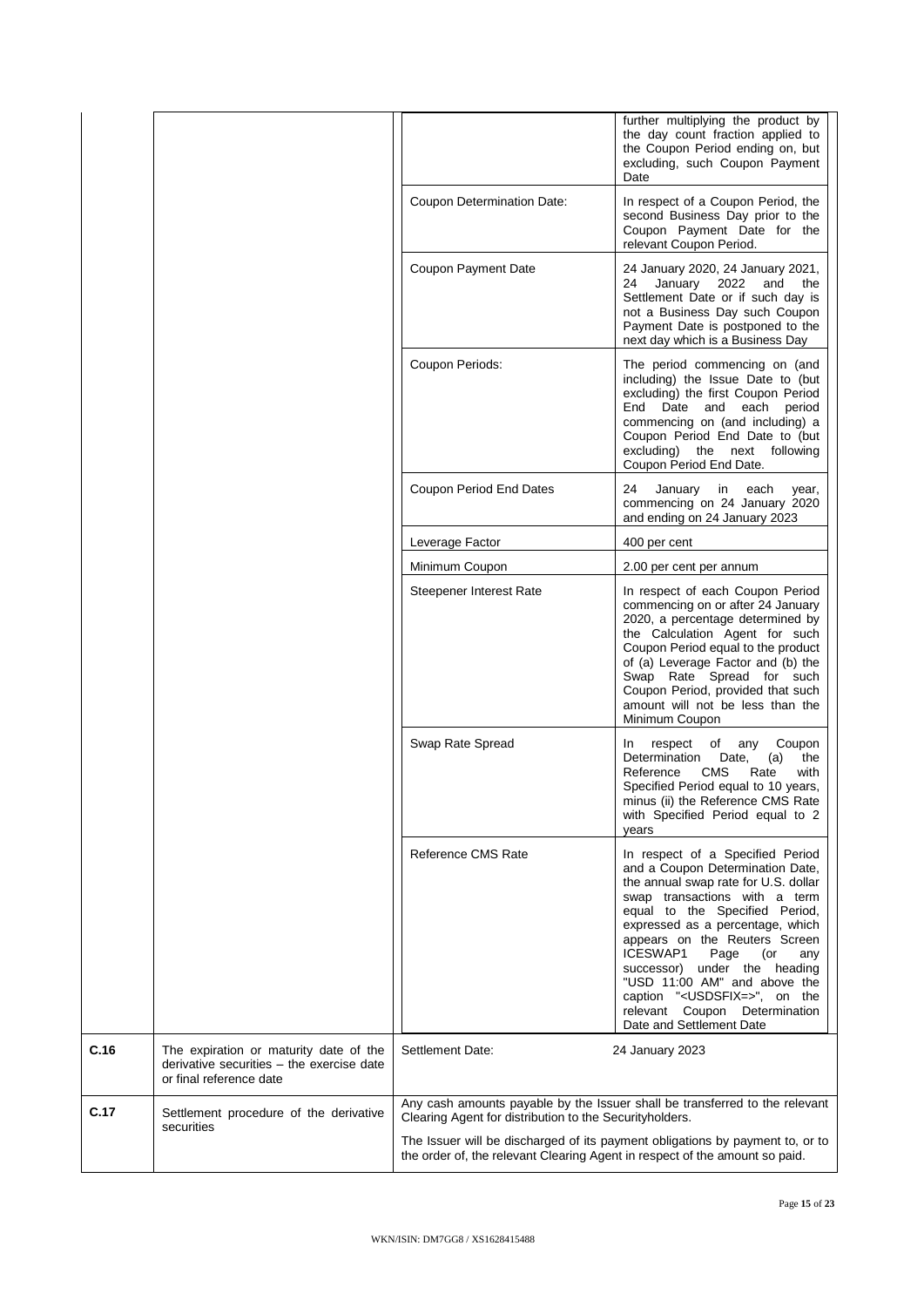| C.18 | description of how the return on<br>A<br>derivative securities takes place            | Payment of the Cash Amount to the repsective Security holders on the<br>Settlement Date |
|------|---------------------------------------------------------------------------------------|-----------------------------------------------------------------------------------------|
| C.19 | The exercise price or the final reference<br>price of the underlying                  | Not applicable; the Securities are not derivative Securities.                           |
| C.20 | Type of the underlying and where the<br>information on the underlying can be<br>found | Not applicable; the Securities are not derivative Securities.                           |

| <b>Element</b> | <b>Section D - Risks</b>                                                           |                                                                                                                                                                                                                                                                                                                                                                                                                                                                                                                                                                                                                                                                                                                                                                                                                                                                                                                                                                  |  |
|----------------|------------------------------------------------------------------------------------|------------------------------------------------------------------------------------------------------------------------------------------------------------------------------------------------------------------------------------------------------------------------------------------------------------------------------------------------------------------------------------------------------------------------------------------------------------------------------------------------------------------------------------------------------------------------------------------------------------------------------------------------------------------------------------------------------------------------------------------------------------------------------------------------------------------------------------------------------------------------------------------------------------------------------------------------------------------|--|
| D.2            | Key information on the key risks that are<br>specific and individual to the issuer | Investors will be exposed to the risk of the Issuer becoming insolvent as result<br>of being overindebted or unable to pay debts, i.e. to the risk of a temporary or<br>permanent inability to meet interest and/or principal payments on time. The<br>Issuer's credit ratings reflect the assessment of these risks.                                                                                                                                                                                                                                                                                                                                                                                                                                                                                                                                                                                                                                            |  |
|                |                                                                                    | Factors that may have a negative impact on Deutsche Bank's profitability are<br>described in the following:                                                                                                                                                                                                                                                                                                                                                                                                                                                                                                                                                                                                                                                                                                                                                                                                                                                      |  |
|                |                                                                                    | While the global economy was strong in 2017 as monetary policy<br>remained generally accommodative, political risks, especially in<br>Europe, did not materialize and election outcomes were broadly<br>market-friendly, significant macroeconomic risks remain that could<br>negatively affect the results of operations and financial condition in<br>some of its businesses as well as Deutsche Bank's strategic plans.<br>These include the possibility of an early recession in the United<br>States, inflation risks, global imbalances, Brexit, the rise of<br>Euroscepticism, and geopolitical risks, as well as the continuing low<br>interest rate environment and competition in the financial services<br>industry, which have compressed margins in many of Deutsche<br>Bank's businesses. If these conditions persist or worsen, Deutsche<br>Bank's business, results of operations or strategic plans could<br>continue to be adversely affected. |  |
|                |                                                                                    | Deutsche Bank's results of operation and financial condition, in<br>particular those of Deutsche Bank's Corporate & Investment Bank<br>corporate division, continue to be negatively impacted by the<br>challenging market environment, uncertain macro-economic and<br>geopolitical conditions, lower levels of client activity, increased<br>competition and regulation, and the immediate impacts resulting<br>from Deutsche Bank's strategic decisions as Deutsche Bank<br>continues to work on the implementation of its strategy. If Deutsche<br>Bank is unable to improve its profitability as it continues to face<br>these headwinds as well as persistently high litigation costs,<br>Deutsche Bank may be unable to meet many of its strategic<br>aspirations, and may have difficulty maintaining capital, liquidity and<br>leverage at levels expected by market participants and Deutsche<br>Bank's regulators.                                    |  |
|                |                                                                                    | Continued elevated levels of political uncertainty could have<br>unpredictable consequences for the financial system and the greater<br>economy, and could contribute to an unwinding of aspects of<br>European integration, potentially leading to declines in business<br>levels, write-downs of assets and losses across Deutsche Bank's<br>businesses. Deutsche Bank's ability to protect itself against these<br>risks is limited.                                                                                                                                                                                                                                                                                                                                                                                                                                                                                                                          |  |
|                |                                                                                    | Deutsche Bank may be required to take impairments on its<br>exposures to the sovereign debt of European or other countries if the<br>European sovereign debt crisis reignites. The credit default swaps<br>into which Deutsche Bank has entered to manage sovereign credit<br>risk may not be available to offset these losses.                                                                                                                                                                                                                                                                                                                                                                                                                                                                                                                                                                                                                                  |  |
|                |                                                                                    | Deutsche Bank's liquidity, business activities and profitability may be<br>adversely affected by an inability to access the debt capital markets<br>or to sell assets during periods of market-wide or firm-specific<br>liquidity constraints. Credit rating downgrades have contributed to an<br>increase in Deutsche Bank's funding costs, and any future<br>downgrade could materially adversely affect its funding costs, the                                                                                                                                                                                                                                                                                                                                                                                                                                                                                                                                |  |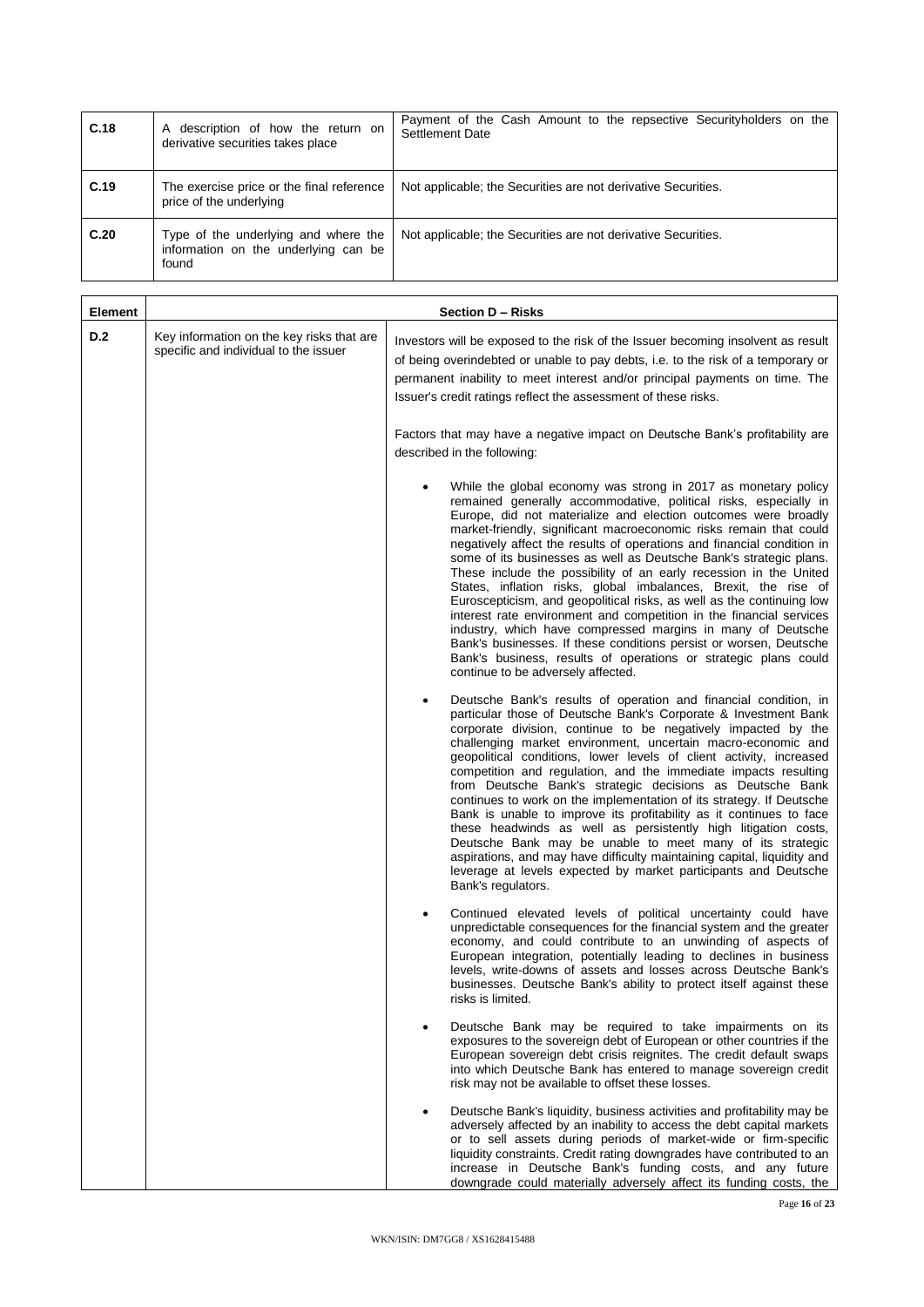| willingness of counterparties to continue to do business with it and<br>significant aspects of its business model.                                                                                                                                                                                                                                                                                                                                                                                                                                                                                                                                                                                                                                                                                                                                            |
|---------------------------------------------------------------------------------------------------------------------------------------------------------------------------------------------------------------------------------------------------------------------------------------------------------------------------------------------------------------------------------------------------------------------------------------------------------------------------------------------------------------------------------------------------------------------------------------------------------------------------------------------------------------------------------------------------------------------------------------------------------------------------------------------------------------------------------------------------------------|
| Regulatory reforms enacted and proposed in response to<br>weaknesses in the financial sector, together with increased<br>regulatory scrutiny more generally, have created significant<br>uncertainty for Deutsche Bank and may adversely affect its business<br>and ability to execute its strategic plans, and competent regulators<br>may prohibit Deutsche Bank from making dividend payments or<br>payments on its regulatory capital instruments or take other actions if<br>Deutsche Bank fails to comply with regulatory requirements.                                                                                                                                                                                                                                                                                                                 |
| European and German legislation regarding the recovery and<br>$\bullet$<br>resolution of banks and investment firms could, if steps were taken<br>to ensure Deutsche Bank's resolvability or resolution measures were<br>imposed on Deutsche Bank, significantly affect Deutsche Bank's<br>business operations, and lead to losses for its shareholders and<br>creditors.                                                                                                                                                                                                                                                                                                                                                                                                                                                                                     |
| Regulatory and legislative changes require Deutsche Bank to<br>maintain increased capital, in some cases (including in the United<br>States) applying liquidity, risk management, capital adequacy and<br>resolution planning rules to its local operations on a standalone<br>basis. These requirements may significantly affect Deutsche Bank's<br>business model, financial condition and results of operations as well<br>as the competitive environment generally. Any perceptions in the<br>market that Deutsche Bank may be unable to meet its capital or<br>liquidity requirements with an adequate buffer, or that Deutsche<br>Bank should maintain capital or liquidity in excess of these<br>requirements or another failure to meet these requirements could<br>intensify the effect of these factors on Deutsche Bank's business<br>and results. |
| Deutsche Bank's regulatory capital and liquidity ratios and its funds<br>available for distributions on its shares or regulatory capital<br>instruments will be affected by Deutsche Bank's business decisions<br>and, in making such decisions, Deutsche Bank's interests and those<br>of the holders of such instruments may not be aligned, and Deutsche<br>Bank may take decisions in accordance with applicable law and the<br>terms of the relevant instruments that result in no or lower payments<br>being made on Deutsche Bank's shares or regulatory capital<br>instruments.                                                                                                                                                                                                                                                                       |
| Legislation in the United States and in Germany regarding the<br>prohibition of proprietary trading or its separation from the deposit-<br>taking business has required Deutsche Bank to modify its business<br>activities to comply with applicable restrictions. This could adversely<br>affect Deutsche Bank's business, financial condition and results of<br>operations.                                                                                                                                                                                                                                                                                                                                                                                                                                                                                 |
| Other regulatory reforms adopted or proposed in the wake of the<br>financial crisis - for example, extensive new regulations governing<br>Deutsche Bank's derivatives activities, compensation, bank levies,<br>deposit protection or a possible financial transaction tax - may<br>materially increase Deutsche Bank's operating costs and negatively<br>impact its business model.                                                                                                                                                                                                                                                                                                                                                                                                                                                                          |
| Adverse market conditions, asset price deteriorations, volatility and<br>cautious investor sentiment have affected and may in the future<br>materially and adversely affect Deutsche Bank's revenues and<br>profits, particularly in its investment banking, brokerage and other<br>commission- and fee-based businesses. As a result, Deutsche Bank<br>has in the past incurred and may in the future incur significant losses<br>from its trading and investment activities.                                                                                                                                                                                                                                                                                                                                                                                |
| Deutsche Bank announced the next phase of its strategy in April<br>2015, gave further details on it in October 2015 and announced<br>updates in March 2017 and April 2018. If Deutsche Bank is unable to<br>implement its strategic plans successfully, it may be unable to<br>achieve its financial objectives, or Deutsche Bank may incur losses<br>or low profitability or erosions of its capital base, and Deutsche<br>Bank's financial condition, results of operations and share price may<br>be materially and adversely affected.                                                                                                                                                                                                                                                                                                                    |
| As part of its strategic initiatives announced in March 2017,<br>Deutsche Bank reconfigured its Global Markets, Corporate Finance                                                                                                                                                                                                                                                                                                                                                                                                                                                                                                                                                                                                                                                                                                                             |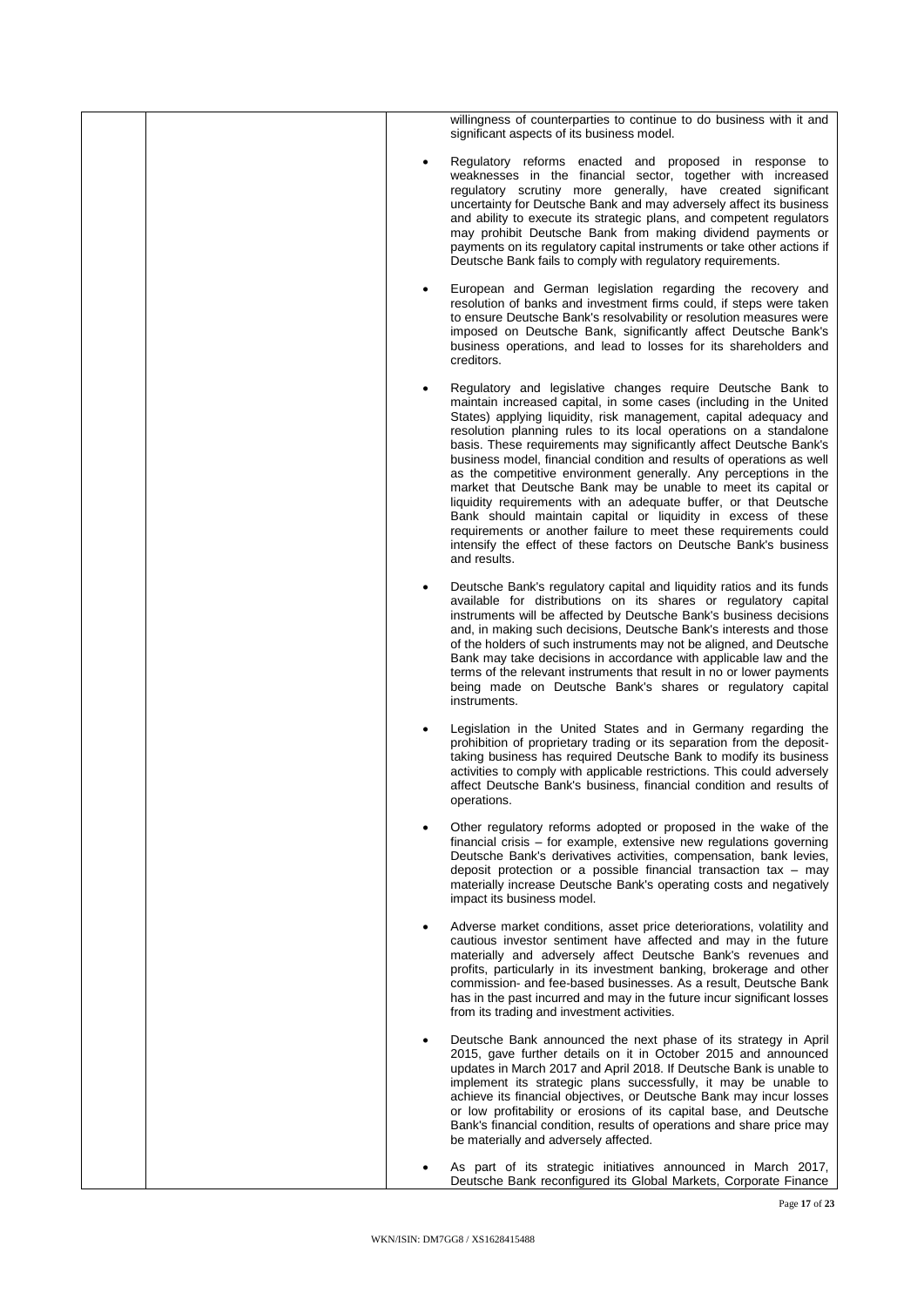|  | and Transaction Banking businesses into a single Corporate &<br>Investment Bank division to position itself for growth through<br>increased cross-selling opportunities for its higher return corporate<br>clients. Clients may choose not to expand their businesses or<br>portfolios with Deutsche Bank, thereby negatively influencing its<br>ability to capitalize on these opportunities.                                                                                                                                                                                                                                                                                                                                                                                    |
|--|-----------------------------------------------------------------------------------------------------------------------------------------------------------------------------------------------------------------------------------------------------------------------------------------------------------------------------------------------------------------------------------------------------------------------------------------------------------------------------------------------------------------------------------------------------------------------------------------------------------------------------------------------------------------------------------------------------------------------------------------------------------------------------------|
|  | As part of its March 2017 updates to its strategy, Deutsche Bank<br>announced its intention to retain and combine Deutsche Postbank<br>AG (together with its subsidiaries, Postbank) with its existing retail<br>and commercial operations, after earlier having announced its<br>intention to dispose of Postbank. Deutsche Bank may face<br>difficulties integrating Postbank into the Group following the<br>completion of operational separability from the Group. Consequently,<br>the cost savings and other benefits Deutsche Bank expects to<br>realize may only come at a higher cost than anticipated, or may not<br>be realized at all.                                                                                                                                |
|  | As part of its March 2017 updates to its strategy, Deutsche Bank<br>announced its intention to create an operationally segregated Asset<br>Management division through a partial initial public offering (IPO).<br>Such IPO was consummated in March 2018. Deutsche Bank may<br>not be able to capitalize on the expected benefits that it believes an<br>operationally segregated Deutsche AM can offer.                                                                                                                                                                                                                                                                                                                                                                         |
|  | Deutsche Bank may have difficulties selling companies, businesses<br>or assets at favorable prices or at all and may experience material<br>losses from these assets and other investments irrespective of<br>market developments.                                                                                                                                                                                                                                                                                                                                                                                                                                                                                                                                                |
|  | A robust and effective internal control environment and adequate<br>infrastructure (comprising people, policies and procedures, controls<br>testing and IT systems) are necessary to ensure that Deutsche Bank<br>conducts its business in compliance with the laws, regulations and<br>associated supervisory expectations applicable to it. Deutsche Bank<br>has identified the need to strengthen its internal control environment<br>and infrastructure and has embarked on initiatives to accomplish<br>this. If these initiatives are not successful or are delayed, Deutsche<br>Bank's reputation, regulatory position and financial condition may be<br>materially adversely affected, and Deutsche Bank's ability to achieve<br>its strategic ambitions may be impaired. |
|  | Deutsche Bank operates in a highly and increasingly regulated and<br>litigious environment, potentially exposing Deutsche Bank to liability<br>and other costs, the amounts of which may be substantial and<br>difficult to estimate, as well as to legal and regulatory sanctions and<br>reputational harm.                                                                                                                                                                                                                                                                                                                                                                                                                                                                      |
|  | Deutsche Bank is currently subject to a number of investigations by<br>regulatory and law enforcement agencies globally as well as civil<br>actions relating to potential misconduct. The eventual outcomes of<br>these matters are unpredictable, and may materially and adversely<br>affect Deutsche Bank's results of operations, financial condition and<br>reputation.                                                                                                                                                                                                                                                                                                                                                                                                       |
|  | In addition to its traditional banking businesses of deposit-taking and<br>lending, Deutsche Bank also engages in nontraditional credit<br>businesses in which credit is extended in transactions that include,<br>for example, its holding of securities of third parties or its engaging in<br>complex derivative transactions. These nontraditional credit<br>businesses materially increase Deutsche Bank's exposure to credit<br>risk.                                                                                                                                                                                                                                                                                                                                       |
|  | A substantial proportion of the assets and liabilities on Deutsche<br>Bank's balance sheet comprise financial instruments that it carries at<br>fair value, with changes in fair value recognized in its income<br>statement. As a result of such changes, Deutsche Bank has incurred<br>losses in the past, and may incur further losses in the future.                                                                                                                                                                                                                                                                                                                                                                                                                          |
|  | Deutsche Bank's risk management policies, procedures and<br>methods leave it exposed to unidentified or unanticipated risks,<br>which could lead to material losses.                                                                                                                                                                                                                                                                                                                                                                                                                                                                                                                                                                                                              |
|  | Operational risks, which may arise from errors in the performance of<br>Deutsche Bank's processes, the conduct of Deutsche Bank's<br>employees, instability, malfunction or outage of Deutsche Bank's IT                                                                                                                                                                                                                                                                                                                                                                                                                                                                                                                                                                          |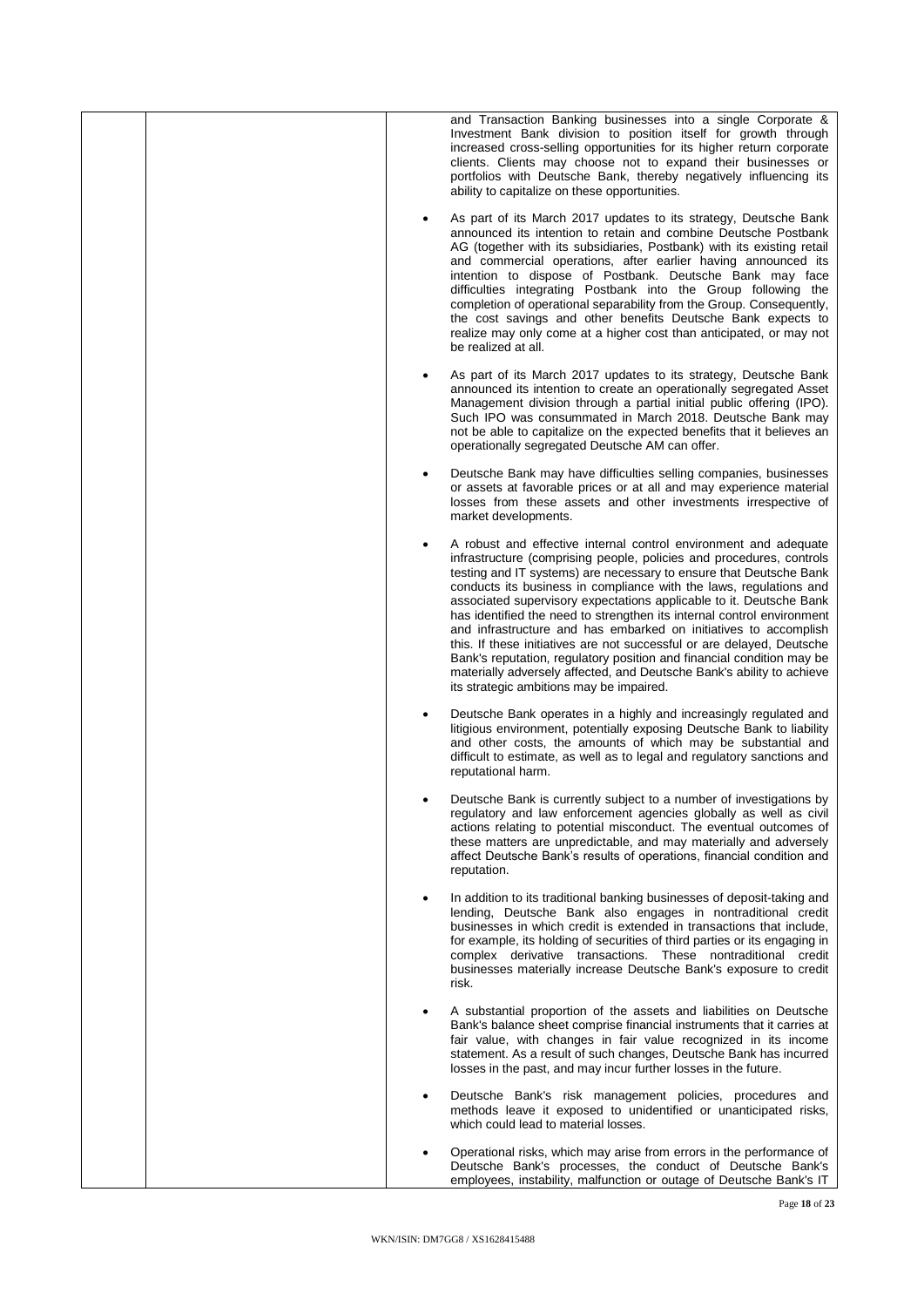|     |                                                                                                                                                              |                                                                                                                                                                                                                                                                                                                   | system and infrastructure, or loss of business continuity, or<br>comparable issues with respect to Deutsche Bank's vendors, may<br>disrupt Deutsche Bank's businesses and lead to material losses.                                                                                                                                                                                                                                                                                                                                                                                                                             |
|-----|--------------------------------------------------------------------------------------------------------------------------------------------------------------|-------------------------------------------------------------------------------------------------------------------------------------------------------------------------------------------------------------------------------------------------------------------------------------------------------------------|--------------------------------------------------------------------------------------------------------------------------------------------------------------------------------------------------------------------------------------------------------------------------------------------------------------------------------------------------------------------------------------------------------------------------------------------------------------------------------------------------------------------------------------------------------------------------------------------------------------------------------|
|     |                                                                                                                                                              |                                                                                                                                                                                                                                                                                                                   | Deutsche Bank utilizes a variety of vendors in support of its business<br>and operations. Services provided by vendors pose risks to<br>Deutsche Bank comparable to those Deutsche Bank bears when it<br>performs the services itself, and Deutsche Bank remains ultimately<br>responsible for the services its vendors provide. Furthermore, if a<br>vendor does not conduct business in accordance with applicable<br>standards or Deutsche Bank's expectations, Deutsche Bank could<br>be exposed to material losses or regulatory action or litigation or fail<br>to achieve the benefits it sought from the relationship. |
|     |                                                                                                                                                              |                                                                                                                                                                                                                                                                                                                   | Deutsche Bank's operational systems are subject to an increasing<br>risk of cyber-attacks and other internet crime, which could result in<br>material losses of client or customer information, damage Deutsche<br>Bank's reputation and lead to regulatory penalties and financial<br>losses.                                                                                                                                                                                                                                                                                                                                 |
|     |                                                                                                                                                              |                                                                                                                                                                                                                                                                                                                   | The size of Deutsche Bank's clearing operations exposes Deutsche<br>Bank to a heightened risk of material losses should these operations<br>fail to function properly.                                                                                                                                                                                                                                                                                                                                                                                                                                                         |
|     |                                                                                                                                                              |                                                                                                                                                                                                                                                                                                                   | Deutsche Bank may have difficulty in identifying and executing<br>acquisitions, and both making acquisitions and avoiding them could<br>materially harm Deutsche Bank's results of operations and its share<br>price.                                                                                                                                                                                                                                                                                                                                                                                                          |
|     |                                                                                                                                                              |                                                                                                                                                                                                                                                                                                                   | Intense competition, in Deutsche Bank's home market of Germany<br>as well as in international markets, could materially adversely impact<br>Deutsche Bank's revenues and profitability.                                                                                                                                                                                                                                                                                                                                                                                                                                        |
|     |                                                                                                                                                              |                                                                                                                                                                                                                                                                                                                   | Transactions with counterparties in countries designated by the U.S.<br>State Department as state sponsors of terrorism or persons targeted<br>by U.S. economic sanctions may lead potential customers and<br>investors to avoid doing business with Deutsche Bank or investing in<br>Deutsche Bank's securities, harm Deutsche Bank's reputation or<br>result in regulatory or enforcement action which could materially and<br>adversely affect Deutsche Bank's business.                                                                                                                                                    |
| D.6 | Key information on the risks that are                                                                                                                        |                                                                                                                                                                                                                                                                                                                   | Securities are linked to the Underlying                                                                                                                                                                                                                                                                                                                                                                                                                                                                                                                                                                                        |
|     | specific and individual to the securities<br>and risk warning to the effect that<br>investors may lose the value of their<br>entire investment or part of it | Amounts payable or assets deliverable periodically or on exercise or<br>redemption of the Securities, as the case may be, are linked to the Underlying<br>which may comprise one or more Reference Item(s). The purchase of, or<br>investment in, Securities linked to the Underlying involves substantial risks. |                                                                                                                                                                                                                                                                                                                                                                                                                                                                                                                                                                                                                                |
|     |                                                                                                                                                              | loss.                                                                                                                                                                                                                                                                                                             | The Securities are not conventional securities and carry various unique<br>investment risks which prospective investors should understand clearly before<br>investing in the Securities. Each prospective investor in the Securities should<br>be familiar with securities having characteristics similar to the Securities and<br>should fully review all documentation for and understand the Terms and<br>Conditions of the Securities and the nature and extent of its exposure to risk of                                                                                                                                 |
|     |                                                                                                                                                              |                                                                                                                                                                                                                                                                                                                   | Potential investors should ensure that they understand the relevant formula in<br>accordance with which the amounts payable and/or assets deliverable are<br>calculated, and if necessary seek advice from their own adviser(s).                                                                                                                                                                                                                                                                                                                                                                                               |
|     |                                                                                                                                                              |                                                                                                                                                                                                                                                                                                                   | Risks associated with the Underlying                                                                                                                                                                                                                                                                                                                                                                                                                                                                                                                                                                                           |
|     |                                                                                                                                                              | rates in general.                                                                                                                                                                                                                                                                                                 | Because of the Underlying's influence on the entitlement from the Security,<br>investors are exposed to risks both during the term and also at maturity, which<br>are also generally associated with the respective interest rate and interest                                                                                                                                                                                                                                                                                                                                                                                 |
|     |                                                                                                                                                              | <b>Currency risks</b>                                                                                                                                                                                                                                                                                             |                                                                                                                                                                                                                                                                                                                                                                                                                                                                                                                                                                                                                                |
|     |                                                                                                                                                              |                                                                                                                                                                                                                                                                                                                   | Investors face an exchange rate risk if the Settlement Currency is not the<br>currency of the investor's home jurisdiction.                                                                                                                                                                                                                                                                                                                                                                                                                                                                                                    |
|     |                                                                                                                                                              |                                                                                                                                                                                                                                                                                                                   | <b>Adjustment / Early Termination</b>                                                                                                                                                                                                                                                                                                                                                                                                                                                                                                                                                                                          |
|     |                                                                                                                                                              |                                                                                                                                                                                                                                                                                                                   | The Terms and Conditions of the Securities include a provision pursuant to<br>which, where certain conditions are satisfied, the Issuer is entitled to redeem                                                                                                                                                                                                                                                                                                                                                                                                                                                                  |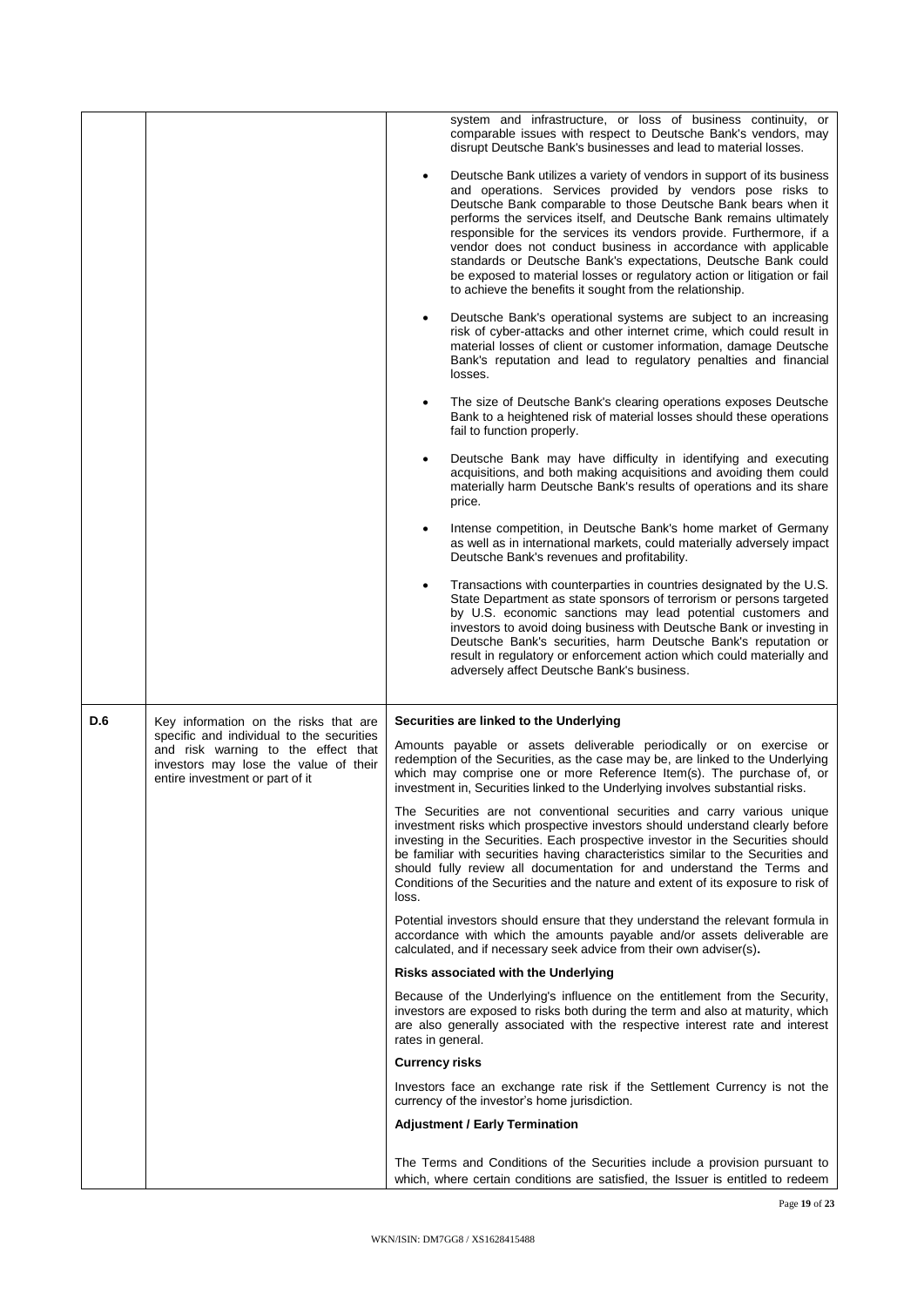| the Securities early. As a result, the Securities may have a lower market value<br>than similar securities which do not contain any such Issuer's right for<br>redemption. During any period where the Securities may be redeemed in this<br>way, the market value of the Securities generally will not rise substantially<br>above the price at which they may be redeemed or cancelled. The same<br>applies where the Terms and Conditions of the Securities include a provision<br>for an automatic redemption or cancellation of the Securities (e.g. "knock-out"<br>or "auto call" provision).                                                                                                                                                                                                                                                                                                                                                                                                                                                                                                                                                                                 |
|-------------------------------------------------------------------------------------------------------------------------------------------------------------------------------------------------------------------------------------------------------------------------------------------------------------------------------------------------------------------------------------------------------------------------------------------------------------------------------------------------------------------------------------------------------------------------------------------------------------------------------------------------------------------------------------------------------------------------------------------------------------------------------------------------------------------------------------------------------------------------------------------------------------------------------------------------------------------------------------------------------------------------------------------------------------------------------------------------------------------------------------------------------------------------------------|
| The Issuer is entitled to make adjustments to the Terms and Conditions<br>following the occurrence of an adjustment event. These may include any event<br>which materially affects the theoretical economic value of a Reference Item or<br>any event which materially disrupts the economic link between the value of the<br>Reference Item and the Securities subsisting immediately prior to the<br>occurrence of such event. Such adjustments may take into account and pass<br>on to Security holders any increased direct or indirect cost to the Issuer as a<br>result of or in connection with the relevant adjustment event.                                                                                                                                                                                                                                                                                                                                                                                                                                                                                                                                               |
| On the occurrence of an adjustment/termination event, the Issuer is also<br>entitled to adjust the Terms and Conditions or in certain cases, substitute the<br>relevant Reference Item affected by such adjustment/termination event. If such<br>adjustment or substitution is not possible, the Issuer is also entitled to<br>terminate and cancel the Securities by giving notice to the Securityholders,<br>providing brief details of the Adjustment/Termination Event and of the payout<br>amount ("Adjustment / Termination Notice").                                                                                                                                                                                                                                                                                                                                                                                                                                                                                                                                                                                                                                         |
| In case of a termination or cancelation the Issuer will pay, usually prior to the<br>scheduled settlement date of the Securities, an amount which the Calculation<br>Agent determines to be their fair market value, taking into account the relevant<br>adjustment/termination event and, less the direct and indirect cost to the Issuer<br>of unwinding or adjusting any underlying related hedging arrangements, and<br>less any tax or withholding required by law. Such amount may be significantly<br>less than an investor's initial investment in Securities and in certain<br>circumstances may be zero.                                                                                                                                                                                                                                                                                                                                                                                                                                                                                                                                                                  |
| An adjustment/termination event may include an event which materially affects<br>the method by which the Calculation Agent determines the level or price of any<br>Reference Item or the ability of the Calculation Agent to determine the level or<br>price of any Reference Item. In addition, an adjustment/termination event may<br>occur where it is illegal or no longer feasible for the Issuer to maintain its<br>hedging arrangements for the Securities or where materially increased costs or<br>expenses would be incurred by the Issuer in maintaining those arrangements.<br>An adjustment/termination event may also occur in a situation where certain<br>market disruptions exist or a force majeure occurs (being an event or<br>circumstance which prevents or materially affects the performance of the<br>Issuer's obligation). An adjustment event or adjustment/termination event may<br>materially affect the cost to the Issuer of maintaining the Securities or its<br>hedging arrangements in a way which has not been factored into the issue<br>price of the Securities. This may therefore require adjustments or a termination<br>of the Securities. |
| Any adjustment made due to an adjustment event or any adjustment or<br>termination of the Securities or replacement of a Reference Item following an<br>adjustment/termination event may have an adverse effect on the Securities<br>and Securityholders. In particular, the value of the Securities may fall and<br>amounts payable or assets deliverable under the Securities may be less and<br>may be made at different times than anticipated. This is part of the economic<br>risk Security holders bear when investing in the Securities and the basis<br>on which the Securities are priced.                                                                                                                                                                                                                                                                                                                                                                                                                                                                                                                                                                                |
| Regulation and reform of "benchmarks"                                                                                                                                                                                                                                                                                                                                                                                                                                                                                                                                                                                                                                                                                                                                                                                                                                                                                                                                                                                                                                                                                                                                               |
| Underlyings which are deemed "benchmarks" are the subject of recent                                                                                                                                                                                                                                                                                                                                                                                                                                                                                                                                                                                                                                                                                                                                                                                                                                                                                                                                                                                                                                                                                                                 |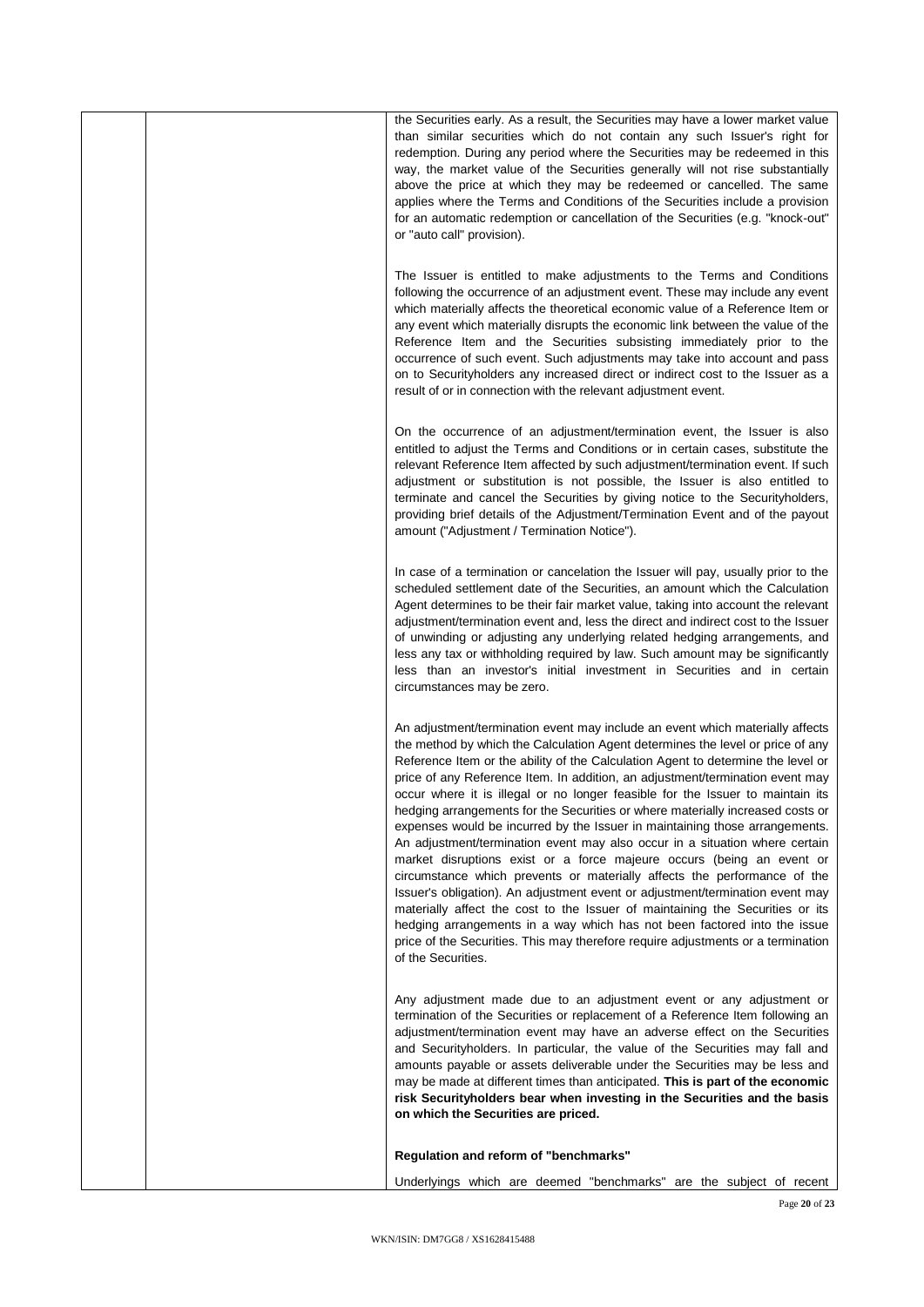| national, international and other regulatory guidance and proposals for reform.<br>Some of these reforms are already effective whilst others are still to be<br>implemented. These reforms may cause such benchmarks to perform<br>differently than in the past and may have other consequences which cannot be<br>predicted.                                                                                                                                                                                                                                                                                                                                                                                                                                                                                                           |
|-----------------------------------------------------------------------------------------------------------------------------------------------------------------------------------------------------------------------------------------------------------------------------------------------------------------------------------------------------------------------------------------------------------------------------------------------------------------------------------------------------------------------------------------------------------------------------------------------------------------------------------------------------------------------------------------------------------------------------------------------------------------------------------------------------------------------------------------|
| Regulatory bail-in and other resolution measures                                                                                                                                                                                                                                                                                                                                                                                                                                                                                                                                                                                                                                                                                                                                                                                        |
| If the competent authority determines that the Issuer is failing or likely to fail<br>and certain other conditions are met, the competent resolution authority has<br>the power to write down, including to write down to zero, claims for payment of<br>the principal and any other claims under the Securities respectively, interest or<br>any other amount in respect of the Securities to convert the Securities into<br>ordinary shares or other instruments qualifying as common equity tier 1 capital<br>(the write-down and conversion powers commonly being referred to as the<br>bail-in tool), or to apply any other resolution measure including (but not limited<br>to) a transfer of the Securities to another entity, a variation of the terms and<br>conditions of the Securities or a cancellation of the Securities. |

| <b>Element</b> | Section E - Offer                                                 |                                                                                              |                                                                                                                                                                                                                                                                                                                                                       |  |
|----------------|-------------------------------------------------------------------|----------------------------------------------------------------------------------------------|-------------------------------------------------------------------------------------------------------------------------------------------------------------------------------------------------------------------------------------------------------------------------------------------------------------------------------------------------------|--|
| E.2b           | Reasons for the offer, use of proceeds,<br>estimated net proceeds | Not applicable, making profit and/or hedging certain risks are the reasons for<br>the offer. |                                                                                                                                                                                                                                                                                                                                                       |  |
| E.3            | Terms and conditions of the offer                                 | Conditions to which the offer is<br>subject:                                                 | Offers of the Securities<br>are<br>conditional on and subject to<br>admission to listing being obtained<br>by the 24 January 2019 (the<br>"Issue Date") otherwise the offer<br>will be deemed withdrawn and the<br>issuance cancelled.                                                                                                                |  |
|                |                                                                   | Number of the Securities:                                                                    | up to 75,000 Securities                                                                                                                                                                                                                                                                                                                               |  |
|                |                                                                   | The Subscription Period:                                                                     | Applications to subscribe for the<br>Securities may be made via the<br>distribution<br>agent<br>from<br>1<br>November 2019 (inclusively) until<br>18 January 2019 (inclusively)<br>except for the "door-to-door" offer<br>for which the Subscription Period<br>will be from, and including, 1<br>November 2018 to, and including,<br>11 January 2018. |  |
|                |                                                                   |                                                                                              | The Issuer reserves the right for<br>any reason to reduce the number<br>of Securities offered.                                                                                                                                                                                                                                                        |  |
|                |                                                                   | Cancellation of the Issuance of the<br>Securities:                                           | The Issuer reserves the right for<br>any reason to cancel the issuance<br>of the Securities.                                                                                                                                                                                                                                                          |  |
|                |                                                                   | Early Closing of the Subscription<br>Period of the Securities:                               | The Issuer reserves the right for<br>reason<br>close<br>the<br>any<br>to<br>Subscription Period early.                                                                                                                                                                                                                                                |  |
|                |                                                                   | Investor minimum subscription<br>amount:                                                     | One Security                                                                                                                                                                                                                                                                                                                                          |  |
|                |                                                                   | Investor maximum subscription<br>amount:                                                     | Not applicable; there is no investor<br>maximum subscription amount.                                                                                                                                                                                                                                                                                  |  |
|                |                                                                   | Description of the application<br>process:                                                   | Applications for the Securities can<br>be made in Italy at participating<br>branches of a Distributor.                                                                                                                                                                                                                                                |  |
|                |                                                                   |                                                                                              | Applications will be in accordance<br>with the relevant Distributor's usual<br>procedures, notified to investors<br>by the relevant Distributor                                                                                                                                                                                                       |  |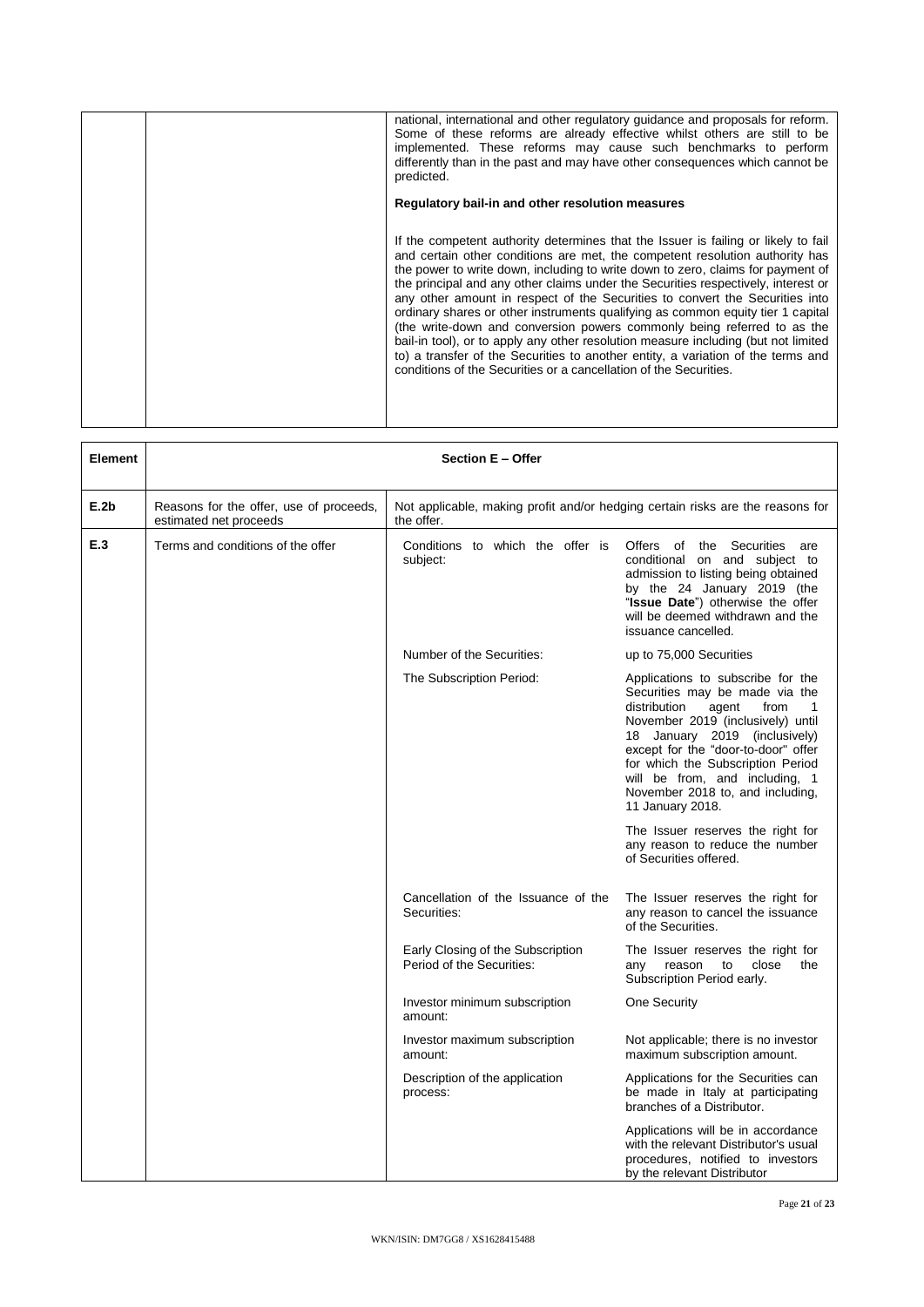|  |                                                                                                                                                             | Prospective investors will not be<br>required to enter<br>into<br>any<br>contractual arrangements directly<br>with the Issuer relating to the<br>subscription for the Securities                                                                                                                                                                                                                             |
|--|-------------------------------------------------------------------------------------------------------------------------------------------------------------|--------------------------------------------------------------------------------------------------------------------------------------------------------------------------------------------------------------------------------------------------------------------------------------------------------------------------------------------------------------------------------------------------------------|
|  | Description of possibility to reduce<br>subscriptions and manner for<br>refunding excess amount paid by<br>applicants:                                      | Not applicable; there is no<br>possibility to reduce subscriptions<br>and therefore no manner for<br>refunding excess amount paid by<br>applicants.                                                                                                                                                                                                                                                          |
|  | Details of the method and time limits<br>for paying up and delivering the<br>Securities:                                                                    | Investors will be notified by the<br>Issuer or the relevant financial<br>intermediary of their allocations of<br>Securities and the settlement<br>arrangements in respect thereof.<br>The Securities will be issued on<br>the Issue Date and the Securities<br>will be delivered on the Value Date<br>against payment to the Issuer of<br>the net subscription price.                                        |
|  | Manner in and date on which results<br>of the offer are to be made public:                                                                                  | The Issuer will in its sole discretion<br>determine the final amount of<br>Securities to be issued (which will                                                                                                                                                                                                                                                                                               |
|  |                                                                                                                                                             | be dependent on the outcome of                                                                                                                                                                                                                                                                                                                                                                               |
|  |                                                                                                                                                             | the offer), up to a limit of 75,000                                                                                                                                                                                                                                                                                                                                                                          |
|  |                                                                                                                                                             | <b>Securities</b>                                                                                                                                                                                                                                                                                                                                                                                            |
|  |                                                                                                                                                             | The precise number of Securities                                                                                                                                                                                                                                                                                                                                                                             |
|  |                                                                                                                                                             | to be issued will be published on                                                                                                                                                                                                                                                                                                                                                                            |
|  |                                                                                                                                                             | website<br>of<br>the<br>the<br><b>Issuer</b>                                                                                                                                                                                                                                                                                                                                                                 |
|  |                                                                                                                                                             | (www.it.x-markets.db.com) on or                                                                                                                                                                                                                                                                                                                                                                              |
|  |                                                                                                                                                             | around the Issue Date                                                                                                                                                                                                                                                                                                                                                                                        |
|  |                                                                                                                                                             | The results of the offer will be                                                                                                                                                                                                                                                                                                                                                                             |
|  |                                                                                                                                                             | available from the Distributor                                                                                                                                                                                                                                                                                                                                                                               |
|  |                                                                                                                                                             | following the Subscription Period                                                                                                                                                                                                                                                                                                                                                                            |
|  |                                                                                                                                                             | and prior to the Issue Date.                                                                                                                                                                                                                                                                                                                                                                                 |
|  | Procedure for exercise of any right of<br>negotiability<br>pre-emption,<br>οf<br>subscription rights and treatment of<br>subscription rights not exercised: | Not applicable; a procedure for<br>exercise of any right of pre-<br>negotiability<br>emption,<br>οf<br>subscription rights and treatment<br>of subscription rights is not<br>planned.                                                                                                                                                                                                                        |
|  | Categories of potential investors to<br>which the Securities are offered and<br>whether tranche(s)<br>have<br>been<br>reserved for certain countries:       | Qualified<br>investors<br>within the<br>meaning<br>of the<br>Prospectus<br><b>Directive</b><br>non-qualified<br>and<br>investors                                                                                                                                                                                                                                                                             |
|  |                                                                                                                                                             | Offers may be made in Italy to any<br>person which complies with all<br>other requirements for investment<br>as set out in the Base Prospectus<br>or otherwise determined by the<br>Issuer and/or the relevant financial<br>intermediaries. In other EEA<br>countries, offers will only be made<br>pursuant to an exemption under<br>the Prospectus<br>Directive<br>as<br>implemented in such jurisdictions. |
|  | Process for notification to applicants<br>of the amount allotted and the<br>indication whether dealing may begin<br>before notification is made:            | Each investor will be notified by<br>the relevant Distributor of its<br>allocation of Securities after the<br>end of the Subscription Period and                                                                                                                                                                                                                                                             |